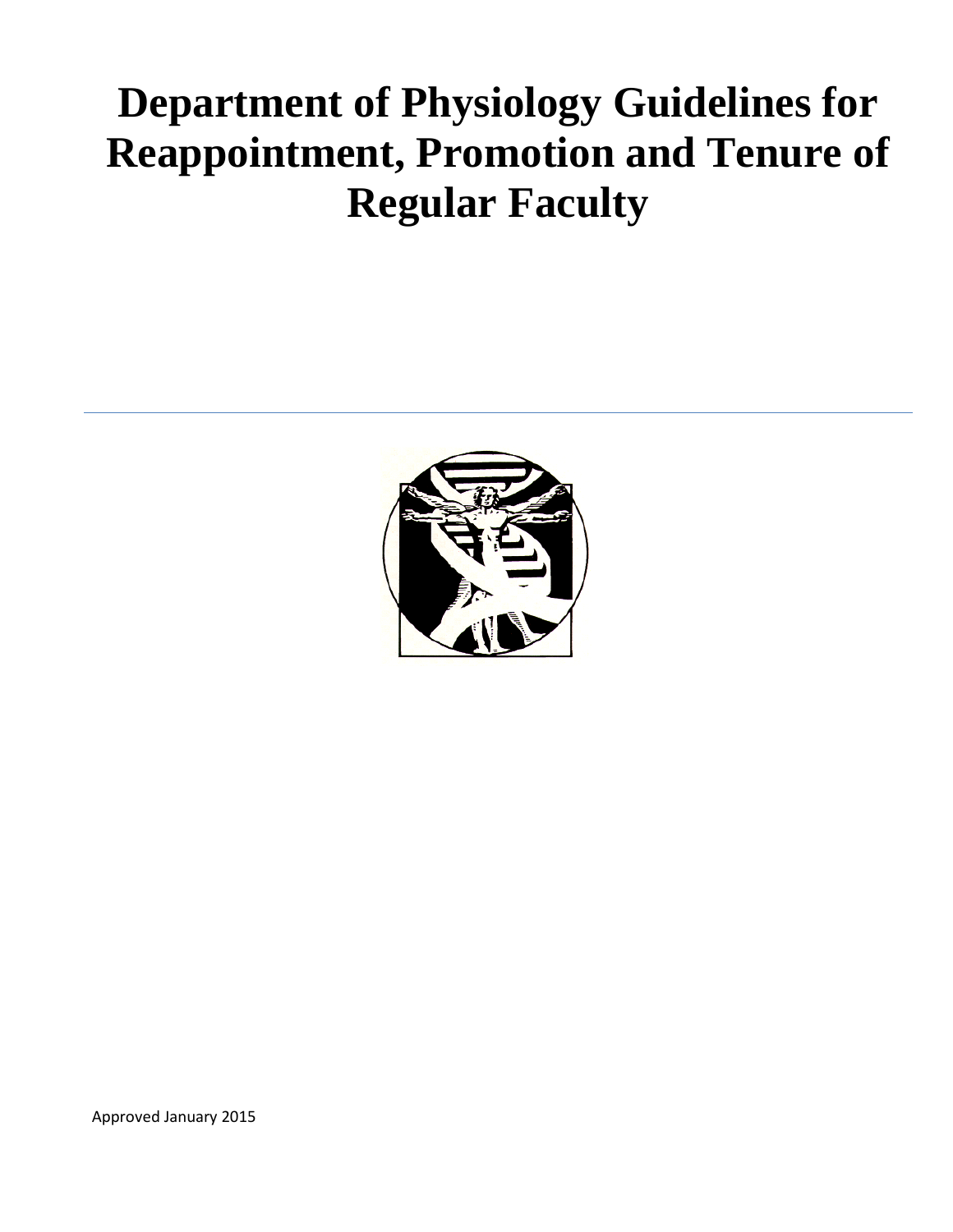# **Department of Physiology Guidelines for Reappointment, Promotion and Tenure of Regular Faculty**

### Table of Contents

 $\mathcal{L}=\{1,2,3,4,5\}$  , we can assume that  $\mathcal{L}=\{1,2,3,4,5\}$  , we can assume that  $\mathcal{L}=\{1,2,3,4,5\}$ 

The Michigan State University Faculty Handbook reaffirms the right of faculty to full freedom in research, freedom in the classroom to discuss subjects responsibly, and the right to express oneself as a citizen without institutional censorship or discipline. Michigan State University also has rights and responsibilities. These include the right to select, retain and support those faculty members who effectively utilize their freedoms and accept the responsibilities that academic freedom requires. The following procedures will be utilized by the Department of Physiology to evaluate faculty for reappointment, tenure, and promotion.

Members of the faculty shall be responsible for providing in a departmental file those materials that are pertinent and relevant to their university and professional activities. It shall be the responsibility of each faculty member to maintain the file on a current status.

The members of the elected Advisory Committee shall serve as a consulting body to the Chairperson for matters of evaluation of individual faculty members. Each year the Advisory Committee will review and evaluate the progress of every faculty member. A written summary of this evaluation and any recommendations concerning possible promotion, tenure or reappointment of every faulty member below the rank of Professor will be conveyed to the Chairperson. The Chairperson, with additional consultation with the Advisory Committee, will make the decisions on reappointment, tenure, promotion and merit raises and will inform each faculty member of his/her status in writing.

Annually, by June 15th, the Chairperson will discuss with each faculty member his/her plans for development in teaching, research and other scholarly activities. The intent of this dialogue is to assist the faculty in the development of their professional careers as physiologists, to assist them in working within the university's structure and programs, to evaluate their contributions to departmental, college, and university programs, and to apportion departmental resources on the basis of that evaluation.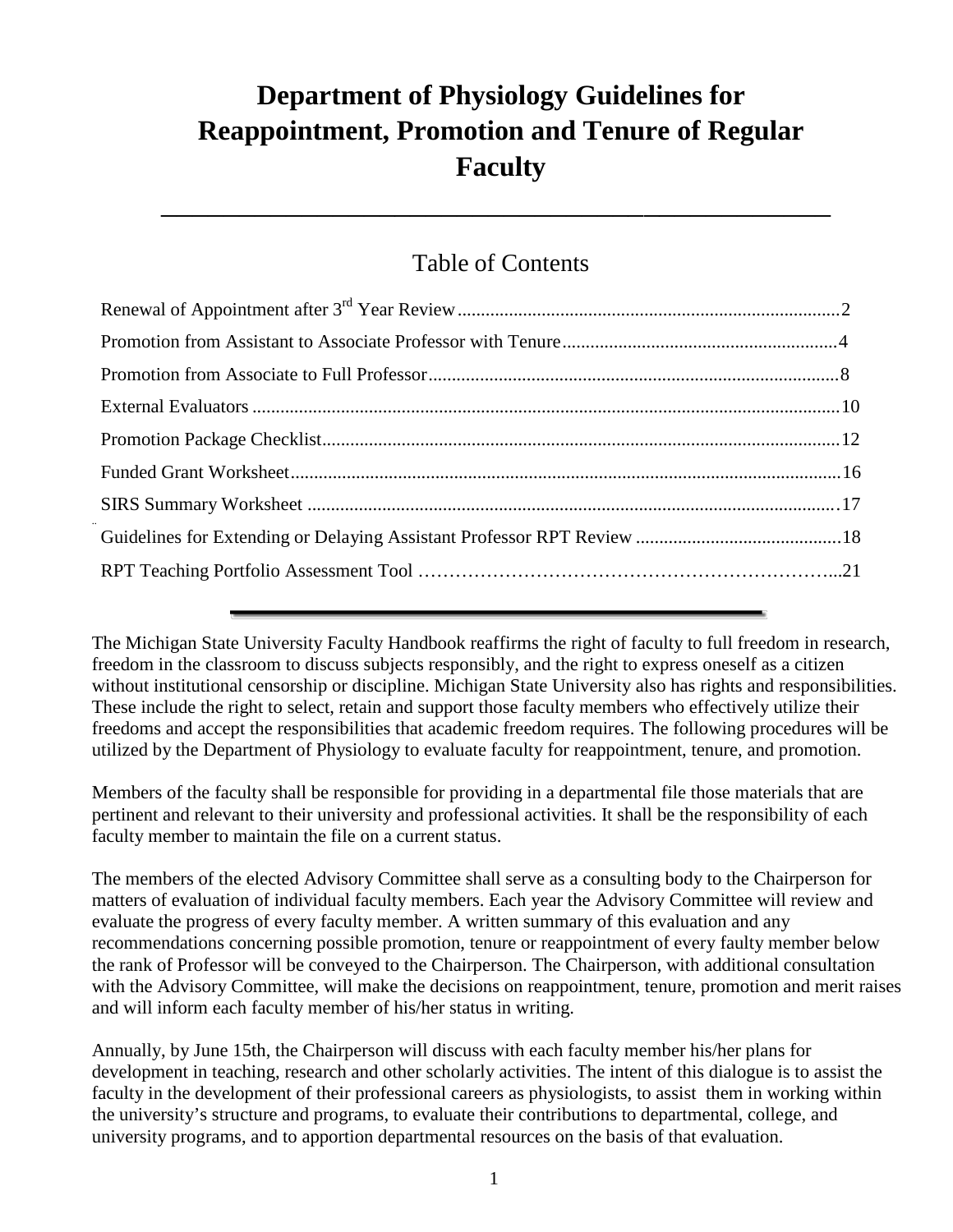## **Renewal of Appointment after 3rd Year Review**

#### **Overview of Reappointment Process**

- 1. Faculty member and Department Chairperson submit to the Department a completed MSU 'Recommendation for Reappointment, Promotion, or Tenure Action' form (Form D ). This, and any additional supporting documentation, is reviewed by the Faculty Advisory Committee.
- 2. The Faculty Advisory Committee is advisory to the Department Chair, but the Chair is responsible for final evaluation of the performance of each faculty consistent with the expectations for the position and policies of the Department and College.
- 3. The Department Chair assesses each significant area of the individual's responsibilities, and provides an overall written evaluation.
- 4. The Department Chair shall schedule a time to discuss the written evaluation with the faculty member.
- 5. The Department Chair forwards his/her recommendation to the Dean of the College, and from there the process follows that outlined by the 'Faculty Guide for Reappointment, Promotion, and Tenure Review'. (http://www.hr.msu.edu/promotion/facacadstaff/FacGuideTenure.htm)

#### **Research**

Successful candidates for renewal will demonstrate excellent progress toward establishing a productive, sustainable, high-quality program of research at MSU.

The candidate's laboratory or other needed research facilities and infrastructure should be established and functioning. If this has been delayed by circumstances beyond the candidate's control, the department should document the delay. If the delay is substantial, the candidate should request an extension of the tenure clock (see below) as soon as the duration of the delay is known.

The candidate's research program should be established with well-defined research directions. There should be Ph.D. students, post-doctoral fellows, and/or other research staff working with the faculty.

Competitive, external research funding is necessary to support a research program of the quality and impact expected at Michigan State University. External research funding at a level appropriate for the candidate's discipline should be in place. The candidate should have submitted proposals for competitive, external research funding within the first two years, and have continued to aggressively pursue such funding. If such funding is not in place at the time of reappointment, proposals for funding beginning with the  $4<sup>th</sup>$  year should have been submitted. In such cases, the department should submit a funding update to the college in January of the candidate's 4<sup>th</sup> year. If funding is awarded to the candidate as part of a large research collaboration (for example, multi-PI R01s, program project grants, etc.), these cases must be clarified and understood by the candidate, department, and college.

Strong papers based on research done at MSU should have been published or submitted to leading journals. Development of a leading, independent research program is a very important criterion for reappointment. Demonstrated independence from previous mentors, such as Ph.D. and post-doctoral advisors with whom collaborations continue, is essential. A substantial proportion of the publications originating from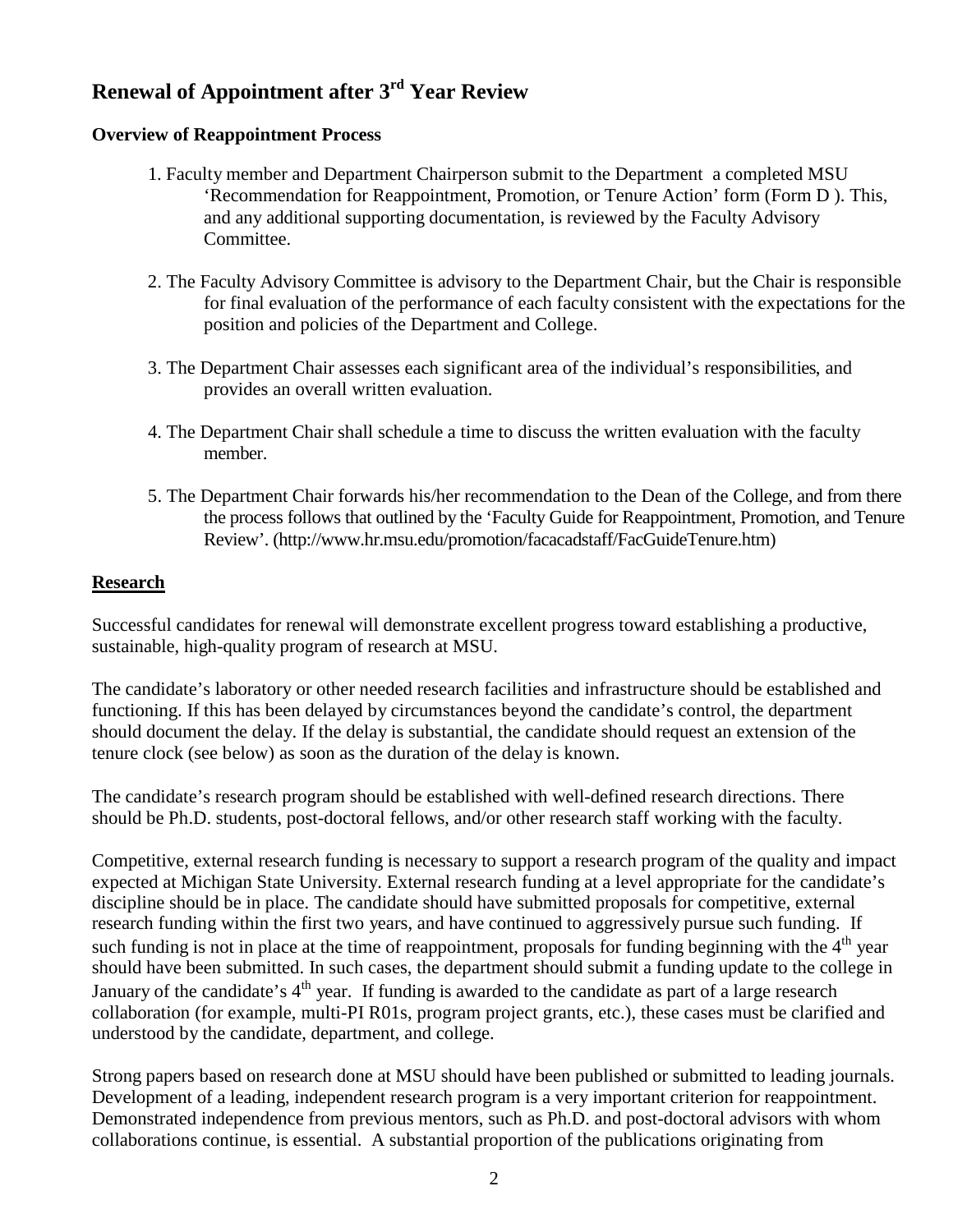Michigan State should be based on research for which the candidate is the intellectual leader. In fields in which research is done primarily in large national and international teams, the department must document the candidate's leadership in the collaboration and the significance and impact of the candidate's contributions.

Collaborative research is highly valued at Michigan State. If results from collaborative projects of any type are a substantial component of the case for reappointment, the candidate and department should document the candidate's leadership role in them.

National visibility is critical, and the candidate should have a growing number of invitations to speak at professional meetings or leading universities and research organizations, as well as contributed conference presentations based on research done at MSU.

#### **Teaching/Student Engagement**

The candidate should demonstrate success at classroom and/or online teaching at the undergraduate, graduate, or professional level. To document this, the candidate should develop and maintain a teaching portfolio<sup>1</sup>, and the department or program should effectively advance the candidate's teaching skills through evaluation of the teaching portfolio, classroom visits, assignment of a teaching mentor, and annual review by the chair or director.

The candidate's teaching portfolio should include a syllabus and a representative assessment tool (e.g. quiz or homework assignments) from three separate courses (fewer, if less than three courses have been taught), up to three one-page summaries of examples of teaching excellence, and a summary list of contributions to the teaching culture. Contributions to teaching culture should include evidence of efforts at enhancement of classroom and/or online teaching and demonstration of effective engagement with undergraduate, graduate, or professional students on an individual basis, such as undergraduate advising, supervision of research, advising of student organizations, and participation on graduate dissertation committees.

The Department should keep records of SIRS scores (or equivalent) for all courses, and of peer evaluation by members of the candidate's unit.

#### **Service/Leadership**

Beginning assistant professors should not be overly burdened with internal service activities, but there should be demonstrated and growing contributions to departmental, college or university committees.

There should be evidence of developing disciplinary leadership and service as demonstrated by, for instance, reviewing of papers and research proposals, significant roles in professional societies, meeting organization or other professional service and leadership activities.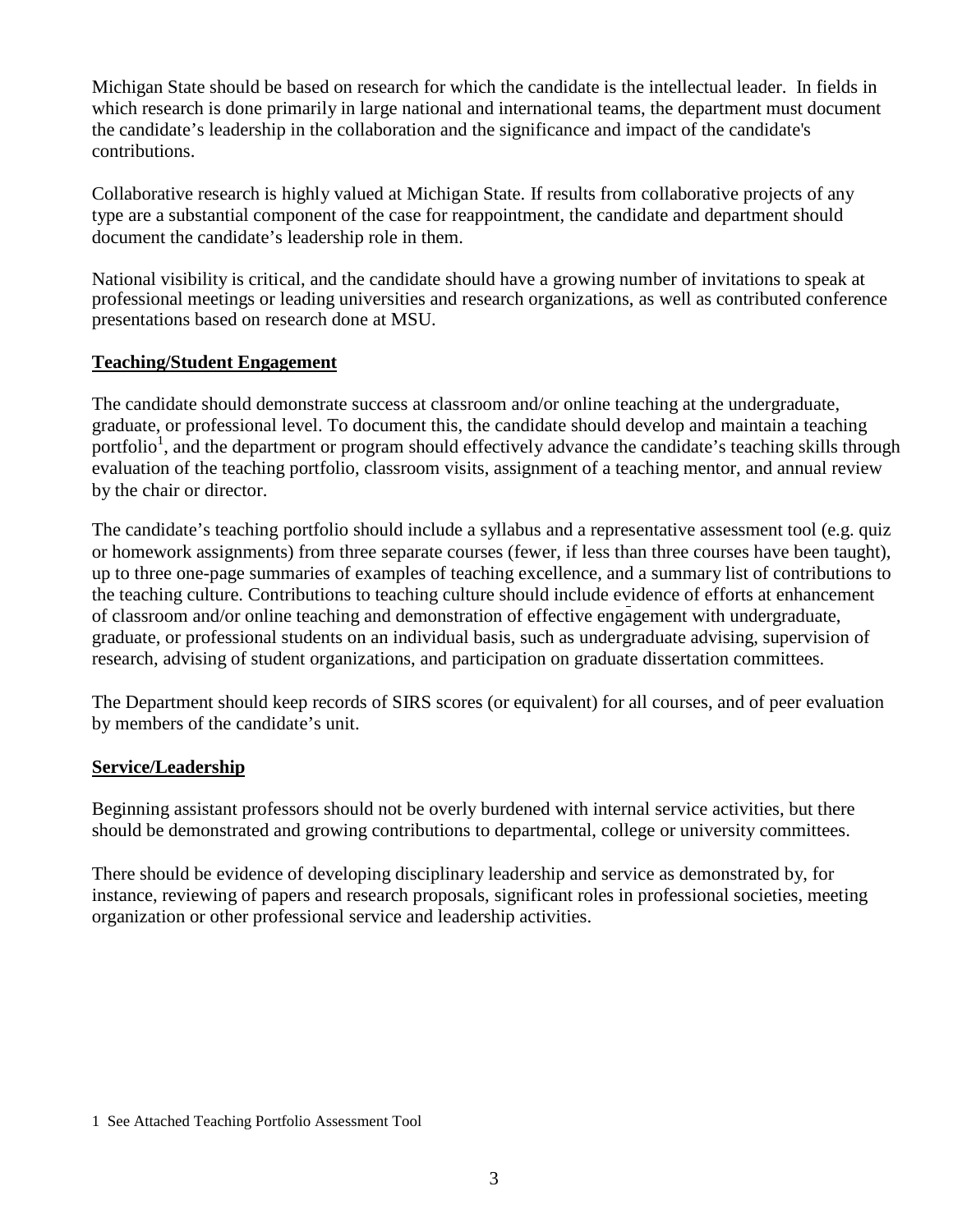#### **Promotion From Assistant to Associate Professor with Tenure**

#### **Overview of Promotion and Tenure Process**

- 1. Faculty member and Department Chairperson submit to the Department a completed MSU 'Recommendation for Reappointment, Promotion, or Tenure Action' form (Form D ). This, and any additional supporting documentation, is made available for review by the Faculty Advisory Committee and tenured faculty within the Department.
- 2. Following a recommendation by the Faculty Advisory Committee, the Chair schedules an open discussion of the candidate with the tenured faculty of the Department.
- 3. The Faculty Advisory Committee and tenured faculty are advisory to the Department Chair, but the Chair is responsible for final evaluation of the performance of each faculty consistent with the expectations for the position and policies of the Department and College.
- 4. The Department Chair assesses each significant area of the individual's responsibilities, and provides an overall written evaluation.
- 5. The Department Chair schedules a time to discuss the written evaluation with the faculty member.
- 6. The Department Chair forwards his/her recommendation to the Dean of the College, and from there the process follows that outlined by the 'Faculty Guide for Reappointment, Promotion, and Tenure Review'. (http://www.hr.msu.edu/promotion/facacadstaff/FacGuideTenure.htm)

Review for promotion to associate professor with tenure normally takes place in the candidate's  $6<sup>th</sup>$  year as a tenure track assistant professor at Michigan State or in rank in a comparable position at another university. It is important that the university have as complete a picture of a candidate's record as possible at the time of promotion review. Thus, reviews prior to the  $6<sup>th</sup>$  year will be undertaken only for compelling reasons. Departments should contact the college before beginning a review prior to the  $6<sup>th</sup>$ year.

The standard for promotion to associate professor is demonstrated excellence in research, teaching, and leadership/service, and convincing evidence that a comparable level of performance will continue after promotion.

#### **Research**

An essential criterion for promotion to associate professor with tenure at MSU is demonstrated stature as one of the leading researchers nationally and internationally in the candidate's field and career cohort. This stature must be demonstrated by outstanding research publications, on-going competitive external research funding, and strong letters of review from leading senior researchers who are independent of the candidate.

The record of publication must constitute a body of research of the highest quality and of sufficient quantity to demonstrate a leading and highly productive research program with strong and growing national/international impact. These publications should be based on work at Michigan State University. They should be published or accepted for publication in leading peer-reviewed scientific journals. Demonstrated independence from previous mentors such as Ph.D. and post-doctoral advisors is essential, and independent scientific leadership must be demonstrated. In cases of large collaborative teams,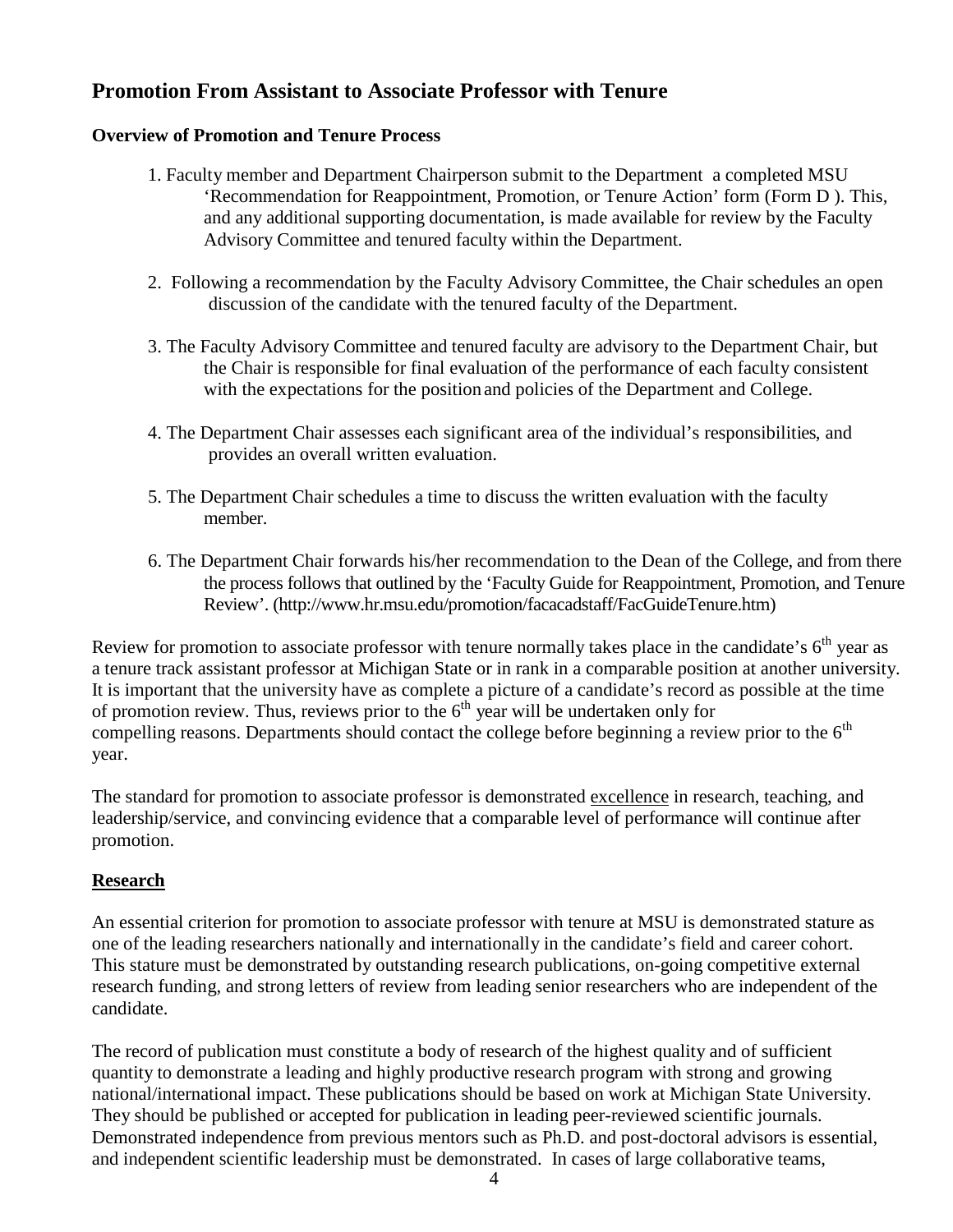candidate must demonstrate leadership in the publication by being a first author, senior author, or a cocorresponding author.

Competitive, external research funding must be at a level sufficient to support an on-going research program and in keeping with disciplinary norms for excellent research programs in the candidate's field. Funding should be in place to support continuing research after promotion. Independent scientific leadership is expected, and the candidate should have obtained on-going funding as principal investigator.

Collaborative research is also highly valued. Each candidate should clearly identify their role in any collaborative projects, provide evidence of a substantial role in each major collaboration and describe their unique contribution to it (such as technical expertise or intellectual leadership). If collaborative funded research is a substantial component of the justification for promotion, the candidate's role in obtaining the funding and undertaking the research should be described.

The candidate must show a clearly defined direction for leading research after promotion as demonstrated by, for instance, on-going research projects, publications in preparation, on-going external funding, statements in letters of evaluation, and discussion in the candidate's research narrative in the promotion documents.

National visibility is critical, and the candidate should have a growing number of invitations to speak at professional meetings or leading universities and research organizations and also a growing number of submitted conference presentations based on research done at MSU.

While not required, it is highly recommended that the candidate provide a seminar presentation of their research program to the faculty. This presentation should provide a clear background of the research, its importance to the field of study, and how future studies will advance current knowledge in the field.

#### **Examples of Criteria Considered to Demonstrate Excellence in Research and Scholarly Activity**

- 1. Recognition of excellence as an investigator
	- a. Regular publication of original research in rigorously refereed journals
	- b. Strong record of sustained national grant and/or contract support awarded by a mechanism involving peer review, consistent with the area of scholarship
	- c. Documented national (and eventually international) recognition by peers outside the university as an independent, original and substantive investigator
	- d. Invited papers and lectures pertaining to research, particularly at national and international meetings
- 2. Contributions to the field
	- a. Evidence of seminal work
	- b. Participation on editorial boards and as editors
	- c. Participation and membership in national study sections and advisory groups
	- d. Leadership roles in national or international research societies or meetings
	- e. Participation as consultant in regional or national research program reviews
- 3. Contributionsto the Institution
	- a. Strong record of departmental and institutional research training program offerings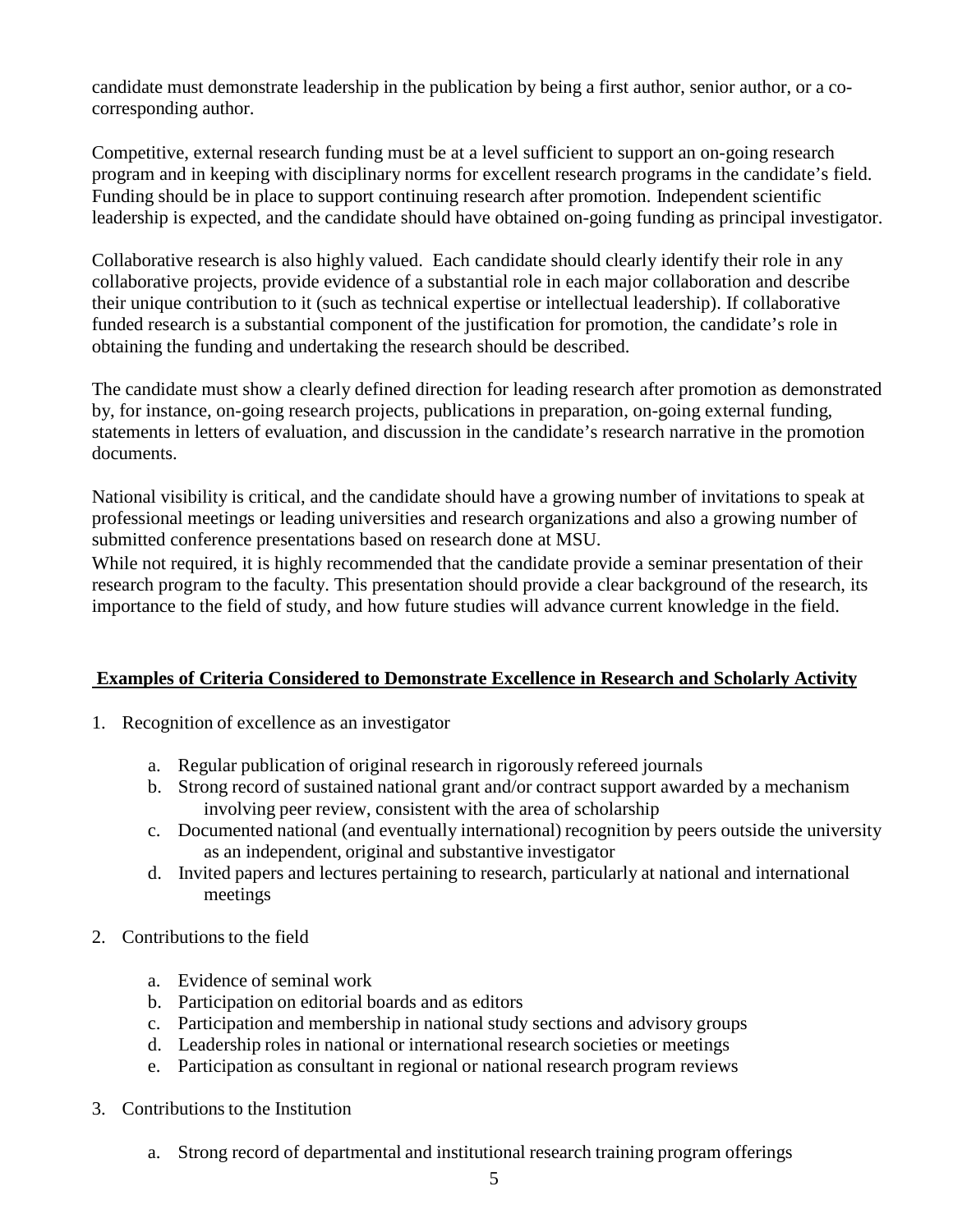- b. Participation/leadership in research program development
- c. Research-related administrative or committee activities
- d. Activity/leadership in training grant, graduate or postdoctoral research training programs

In summary, the candidate should consider the following questions as they develop their research program:

- 1. What are my major contributions to the field?
- 2. How does my work fit into the current and future direction of the field?
- 3. What is the future direction of my research program?
- 4. What impact has or will my work have on the field that justifies promotion?
- 5. How will my reappointment, promotion, or tenure enhance the department and its stature
- 6. How does my research program compare with others in my field at comparable research-based institutions?

#### **Teaching/Student Engagement**

An essential criterion for this promotion is demonstrated effectiveness at successfully engaging undergraduate, graduate, or professional students academically, through formal classroom or online instruction, individual research supervision, and in less formal settings.

In general, the candidate should demonstrate success teaching at the undergraduate, graduate, or professional levels. The candidate should develop and maintain a teaching portfolio, and the teaching portfolio should include evidence of enhancement of classroom and/or online teaching, with demonstrated success in engaging students on an individual basis.

The department should effectively promote the candidate's teaching skills through evaluation of the teaching portfolio, classroom visits, assessment of online materials and presentations, assignment of a teaching mentor, and annual review by the chair or director. The teaching portfolio, peer evaluations and SIRS scores should provide evidence that effective action was taken to improve teaching, including correcting any significant deficiencies noted in departmental evaluations during the first years of a candidate's appointment.

In most cases, the candidate should show effective mentoring of graduate students as demonstrated by supervision of students who have completed a Ph.D. or are well advanced toward completion of their dissertation. Comparable supervision and placement of post-doctoral fellows is equivalent.

There also should be evidence of successful student engagement in less formal ways. These may include but are not limited to undergraduate advising, supervision of a research project, advising of student organizations, and participation on graduate dissertation committees.

#### **Examples of Criteria Considered to Demonstrate Excellence in Teaching/Student Engagement**

- 1. Engages in multiple forms of instruction
	- a. Lectures (min. of 3 courses) classroom or online
	- b. Course director and/or primary course instructor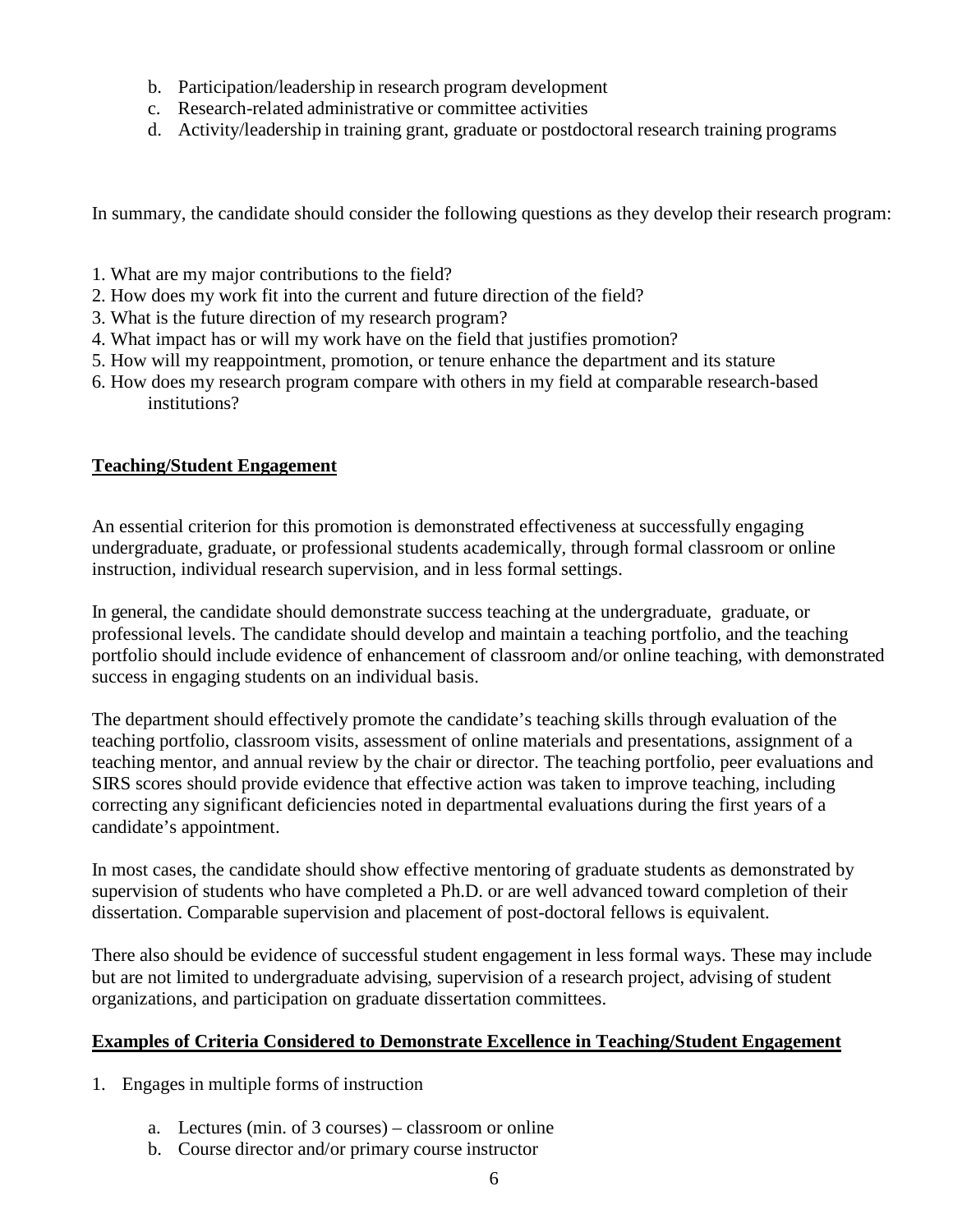- c. Teaches in a laboratory or small group session
- d. Advises undergraduate and/or graduate students/post-doctoral fellows/residents
- e. Organizes seminars, journal clubs, or continuing education programs
- f. Formative evaluation of student performance with feedback
- 2. Develops or revises teaching material effectively. Products reflect high-level knowledge of subject area, coherent organizational structure, and appropriate evaluation tools.
- 3. Invited to lecture outside one's own course (e.g. seminars/lectures on campus, in the community, and at other institutions)
- 4. Leadership in college instruction, course/curriculum design and/or evaluation efforts
- 5. Consistently receives very good evaluations from learners. Evaluation data from peers and the department chair are encouraged. Creates and sustains a positive learning environment, delivers material with enthusiasm, stimulates students to think creatively, and is responsive to student's concerns.
- 6. Materials commonly used to assess quality of teaching/student engagement
	- a. teaching portfolio (syllabi, handouts, electronic presentations, online courseware, examinations)
	- b. textbook: generation, contributions, editorial position
	- c. reference material generation
	- d. educational software or web sites developed or implemented to enhance instruction
	- e. student, peer and administrative evaluations
	- f. external presentations related to pedagogy
	- g. invitations to serve on outside curriculum or evaluation committees
	- h. grants and contracts received in support of instruction or education
	- i. interest in and regard for quality of the instructional materials by individuals and/or institutions external to MSU

#### **Service/Leadership**

All tenured faculty members must be able to effectively support the internal academic functions of the university and significantly impact the national/international scientific environment. Candidates for this promotion must demonstrate leadership abilities in these areas.

Assistant professors should not be overly burdened by internal service responsibilities, but candidates should demonstrate effectiveness in this area by an increasing level of successful service at the department level over the probationary period. The candidate must be demonstrably prepared to effectively take on the service and leadership responsibilities of a tenured faculty member.

Candidates should be demonstrably prepared to take on disciplinary leadership as shown, for instance, by leadership in scientific societies and other organizations, substantial engagement with funding organizations (proposal reviewing and panel participation), reviewing of research papers, and organization of meetings.

#### **Examples of Criteria Considered to Demonstrate Excellence in Professional Service**

- 1. Active involvement and leadership roles in professional organizations
- 2. Editorships of major peer-reviewed journals or scholarly/professional organization publications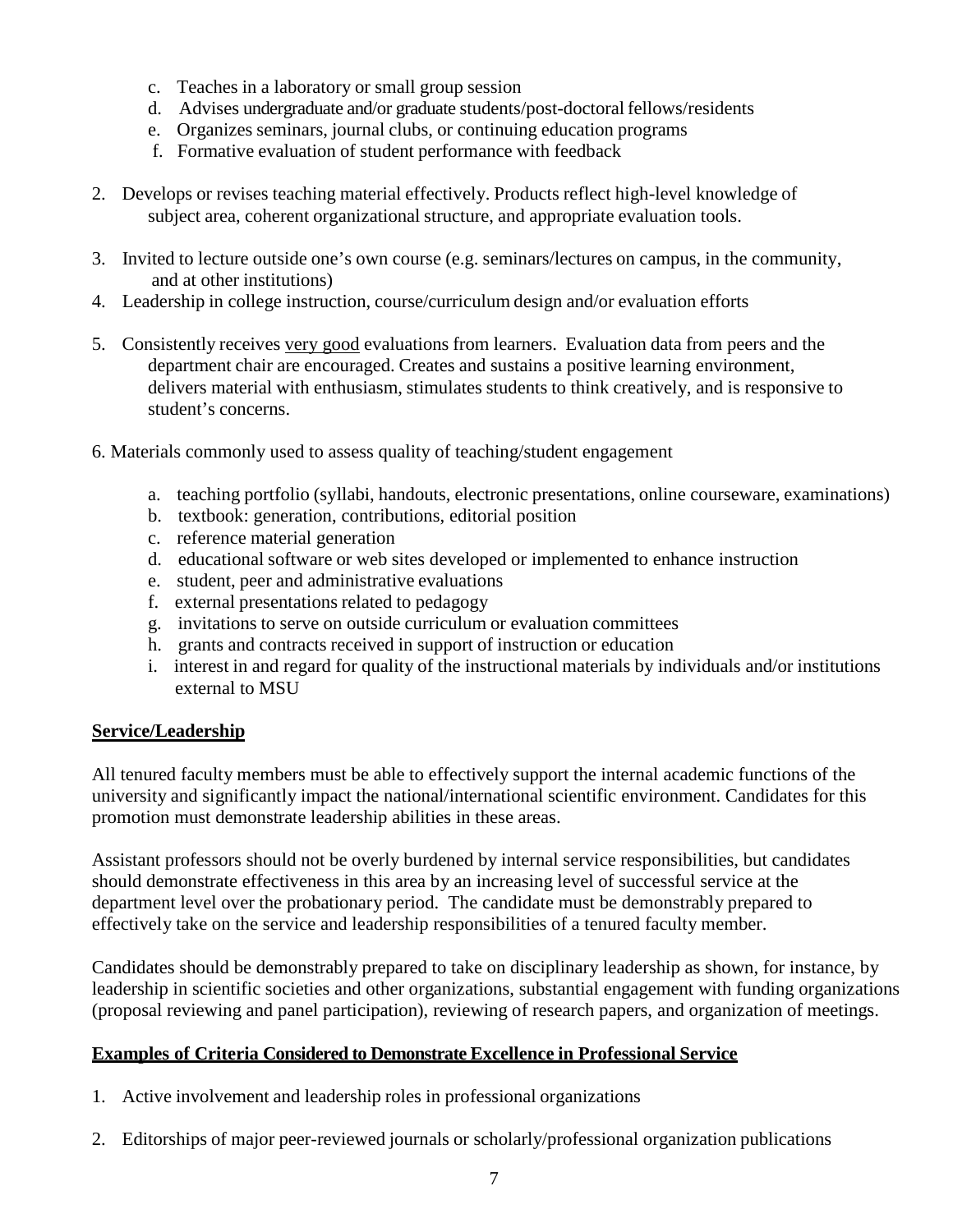- 3. Member or chair of study sections, grant agencies or foundations, or national professional accreditation or certification agencies
- 4. Reviewer for peer-reviewed journals
- 5. Voluntary local or regional community service involvement, including health organizations (e.g., American Diabetes Association, American Heart Association, American Red Cross)
- 6. Involvement as a consultant or advisor to academic institutions, organizations or industry (e.g., other universities, student groups, pharmaceutical, biomedical)
- 7. Course director for a local, state, national or international professional meeting

#### **Extension of the Tenure Clock**

Extensions of the tenure clock may be granted under the procedures and criteria of the university. Extensions should be requested as soon as the triggering reason is known (for instance, birth of a child, family emergency, or delay in preparation of adequate laboratory space). Extensions will not be granted within two years of the promotion review unless the triggering event occurs within that time period.

For full details see: http://www.hr.msu.edu/promotion/facacadstaff/FacGuideTenure.htm.

#### **Promotion from Associate to Full Professor**

#### **Overview of Promotion Process**

- 1. Faculty member and Department Chairperson submit to the Department a completed MSU 'Recommendation for Reappointment, Promotion, or Tenure Action' form (Form D ). This, and any additional supporting documentation, is made available for review by the Faculty Advisory Committee and tenured Full Professor faculty within the Department.
- 2. Following a recommendation by the Faculty Advisory Committee, the Chair schedules an open discussion of the candidate with the tenured Full Professor faculty.
- 3. The Faculty Advisory Committee and tenured Full Professors are advisory to the Department Chair, but the Chair is responsible for final evaluation of the performance of each faculty consistent with the expectations for the position and policies of the Department and College.
- 4. The Department Chair assesses each significant area of the individual's responsibilities, and provides an overall written evaluation.
- 5. The Department Chair schedules a time to discuss the written evaluation with the faculty member.
- 6. The Department Chair forwards his/her recommendation to the Dean of the College, and from there the process follows that outlined by the 'Faculty Guide for Reappointment, Promotion, and Tenure Review'. (http://www.hr.msu.edu/promotion/facacadstaff/FacGuideTenure.htm)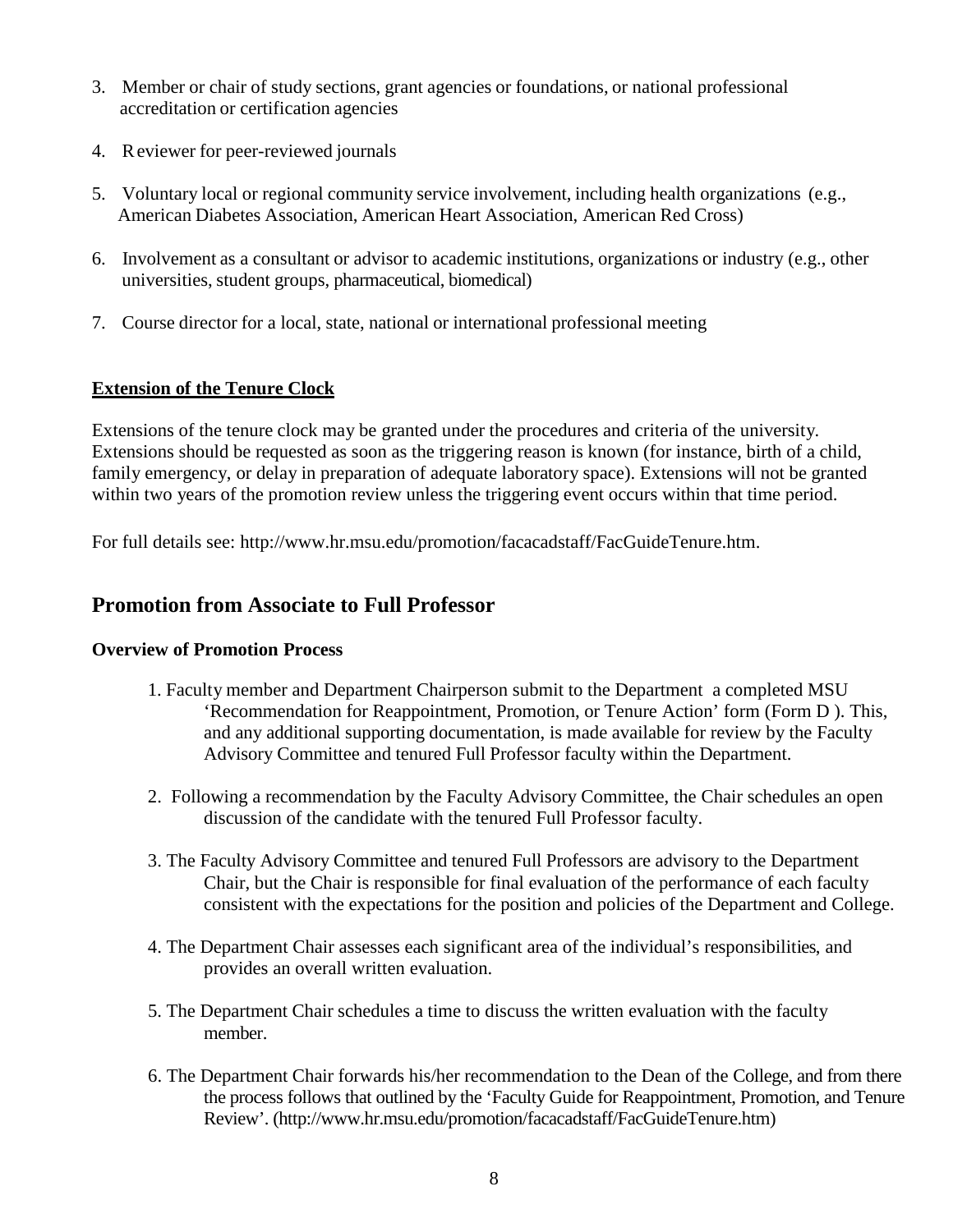The timing of the review for promotion to full professor is less well defined than that for promotion to associate professor. Under normal circumstances, several years are needed to develop the necessary record. Promotions soon after promotion to associate professor require compelling justification. Evaluations undertaken prior to the end of the candidate's fifth year as tenured associate professor should be discussed with the college prior to being initiated.

Promotion to the rank of professor requires the candidate to have demonstrated outstanding performance in research, teaching, and leadership/service, and to be demonstrably prepared to take on the intellectual and organizational leadership expected at this rank.

#### **Research**

An essential criterion for this promotion is demonstrated stature as one of the leading researchers, nationally and internationally, in the candidate's field.

This must be demonstrated by continuing publication of outstanding research in leading peer reviewed scientific journals and other high-impact outlets, on-going competitive external research funding sufficient to support a leading research program, and strong letters of review from leading researchers.

Since the previous promotion, the candidate should have published a body of high-impact research of sufficient quality and quantity to demonstrate national/international scientific leadership.

The candidate should have obtained continuing, competitive external funding at a level sufficient to support a strong, on-going research program at a level commensurate with disciplinary norms for leading research programs. Funding should be in place to support continuing research after promotion

Collaborative research also is valued highly. Candidates should clearly identify their role in any collaborative project, and evidence of a substantial role or leadership in each major collaboration and the candidate's unique contribution to it (such as technical expertise or intellectual leadership) should be clearly described and recognizable. If collaborative funded research is a substantial component of the justification for promotion, the candidate should have demonstrated strong leadership in obtaining the funding.

The candidate must show a clearly defined direction for leading research after promotion as demonstrated by, for instance, on-going research projects, publications in preparation, ongoing external funding, statements in letters of evaluation, and discussion in the candidate's narrative in the promotion documents.

There should be a continuing and substantial number of invitations to speak at national and international conferences and leading universities and research organizations, as well as contributed contributions to meetings and other venues.

#### **Teaching/Student Engagement**

An essential criterion for this promotion is continued demonstration of effectiveness in engaging undergraduate, graduate, or professional students academically, through formal classroom or online instruction, research supervision, and in less formal settings.

The candidate should demonstrate success at classroom and/or online teaching at the undergraduate, graduate, or professional levels. The candidate should continue to maintain a teaching portfolio, and the teaching portfolio should include evidence of efforts at enhancement of teaching, as well as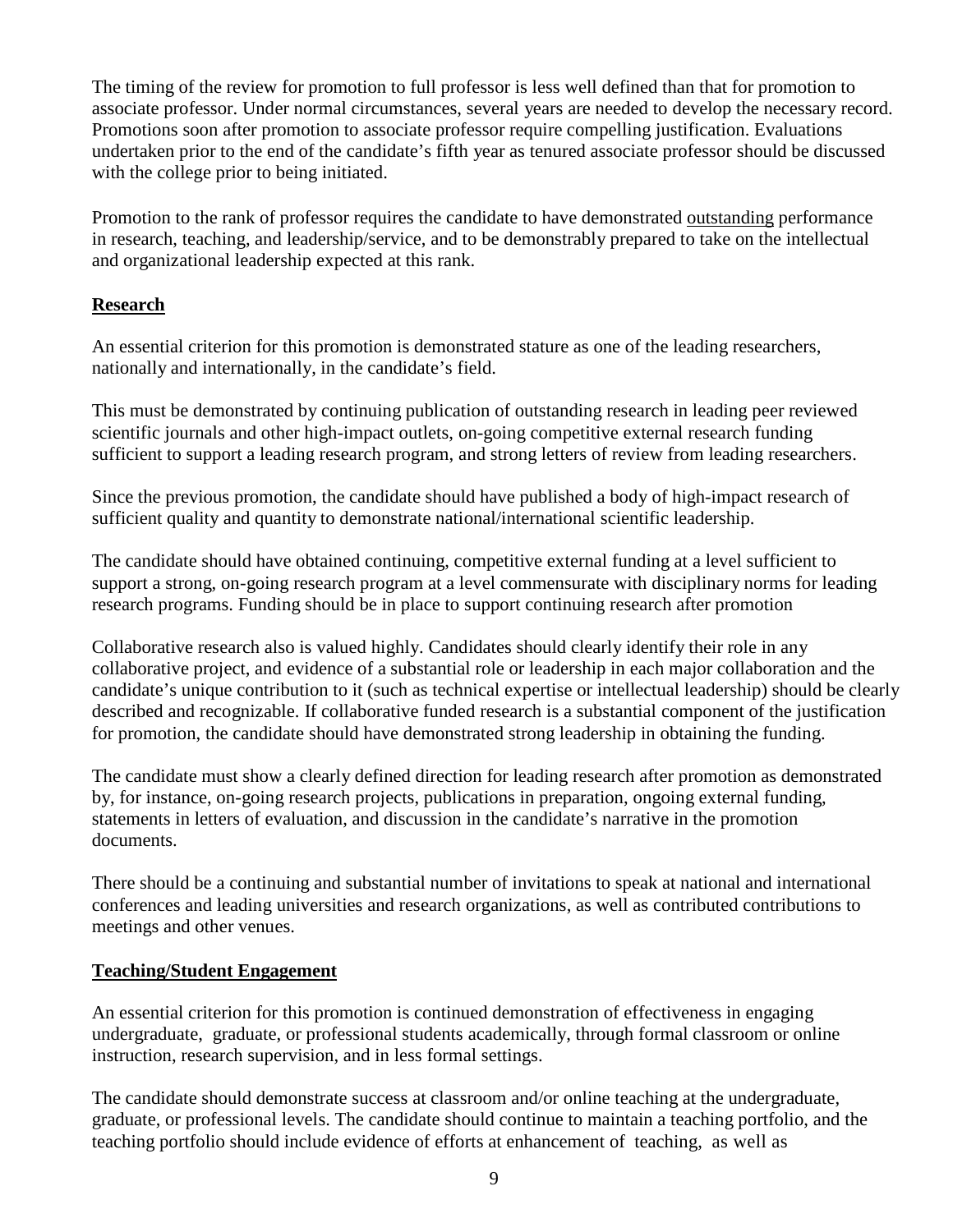demonstration of success in engaging students on an individual basis.

The department or program should effectively promote the candidate's teaching skills through evaluation of the teaching portfolio, classroom visits, review of online materials and presentations, assignment of a teaching mentor, and annual review by the chair or director. The teaching portfolio, peer evaluations and SIRS scores should provide evidence of effective, continuous efforts to improve teaching, including correcting any deficiencies.

The candidate should show effective mentoring of graduate students as demonstrated by supervision and strong placement of students who have completed of a Ph.D. comparable supervision and placement of post-doctoral fellows is equivalent.

There also should be evidence of continuing successful student engagement in less formal ways. These may include, but are not limited to, curricular and pedagogical innovation/administration, undergraduate advising, supervision of undergraduate research, advising of student organizations, and participation on graduate dissertation committees.

#### **Service/Leadership**

This promotion requires demonstration of effective leadership within the academic sphere of the university and at the national/international level. Within the university, the candidate must show successful, continuing leadership and service contributions at the department level and the capacity to play a leadership role within the university. The candidate should show continuing national/international leadership through, for instance, significant roles in scientific societies and other organizations, substantial engagement with funding organizations (proposal reviewing and panel participation), and organization of scientific meetings.

#### **External Evaluators**

External evaluations by highly-qualified researchers are a critical component of the reviews for promotion to associate professor and professor. They may be obtained but are not required for the  $3<sup>rd</sup>$  year reappointment.

The purpose of the external letters is to help evaluate the quality, significance and impact of candidate's research in regard to both the specific research area and the discipline overall, and to help the review committees in evaluation of the candidate's national/international stature.

Thus, letters should be obtained from a range of knowledgeable individuals with the objective of evaluating both the specifics of the candidate's research and its broader disciplinary impact – candidates should check with their respective college(s) as to the number of letters required. The letters should be from leading researchers at leading AAU Research I universities, or comparable research organizations, such as national laboratories or leading corporate research laboratories They should be from individuals who are demonstrably disciplinary leaders, including people holding named faculty positions, fellows of major disciplinary societies, and members of the U.S. National Academy of Sciences or a comparable organization. Letters should not be obtained from individuals at the assistant professor level or equivalent. For promotions from assistant professor to associate professor, at most three letters may be from people holding the rank of associate professor, and these must be strongly justified. For promotion to professor, letters should not be solicited from individuals at the associate professor level. Reviews from individuals who are independent of the candidate are essential and carry the most weight. Thus, letters from previous mentors (e.g., graduate or post-doctoral advisors) should not be solicited, and only a limited number of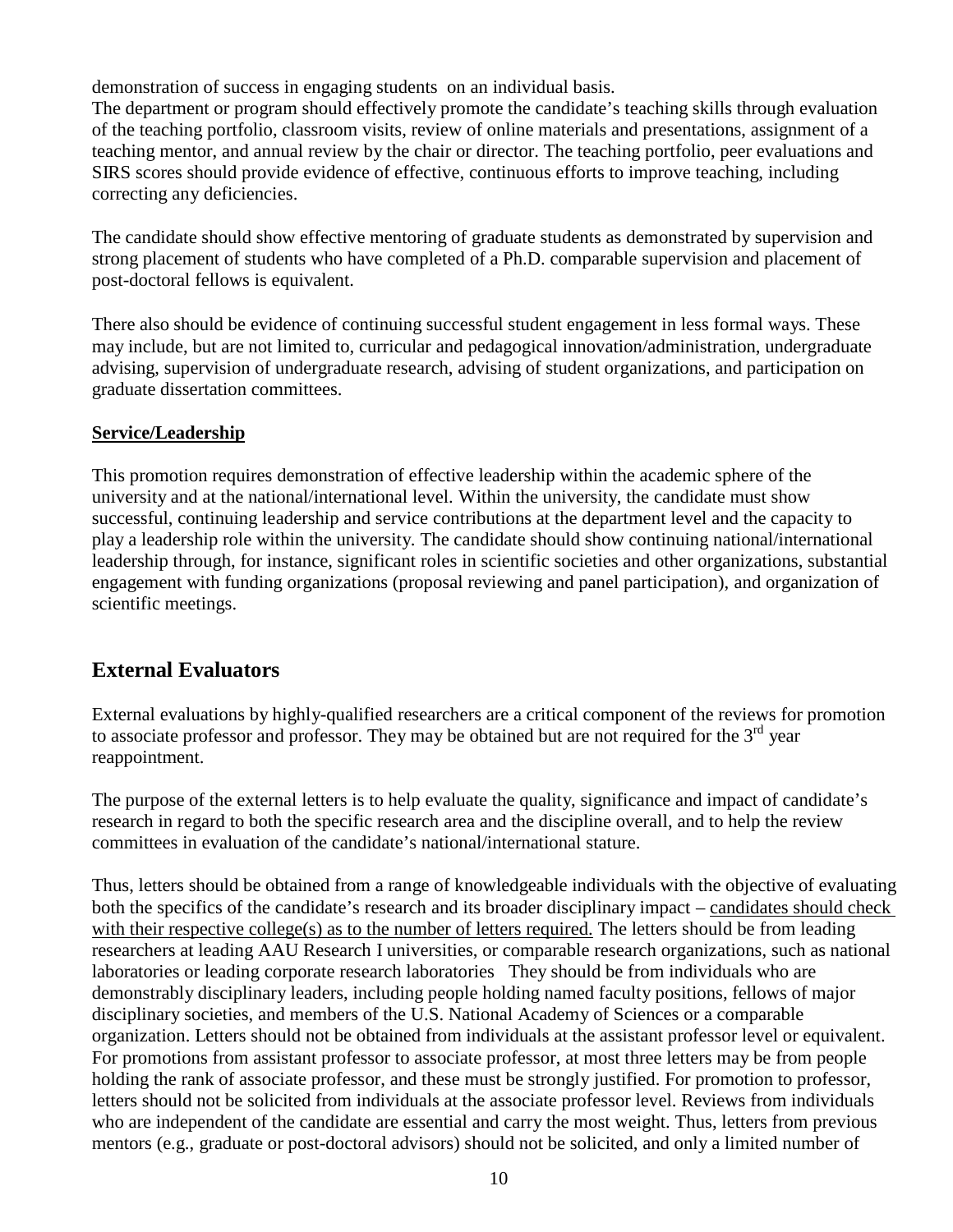letters from research collaborators within the past three years should be solicited. These should normally address specific questions about the candidate's contributions to collaborative research projects. In a few fields that involve very large national or international collaborations, the best reviewers are often members of the collaboration team, and letters from such individuals are acceptable. The relationship of each reviewer to the candidate, if any, must be clearly described in the description of the referees' credentials.

To solicit letters, the candidate should submit a list of six to eight potential referees, from which the department should obtain a minimum of three. All of the referees chosen from the candidaterecommended list must meet the criteria described above. The candidate should be told of the criteria for selection of referees prior to developing the recommendation list but should not contact the referees nor be aware of the identities of those chosen. Candidates may also designate a few referees they would prefer not review their case, indicating why. Additional referees chosen by the department to satisfy college requirements may not be from the list recommended by the candidate.

Approved: Department of Physiology, January, 2015.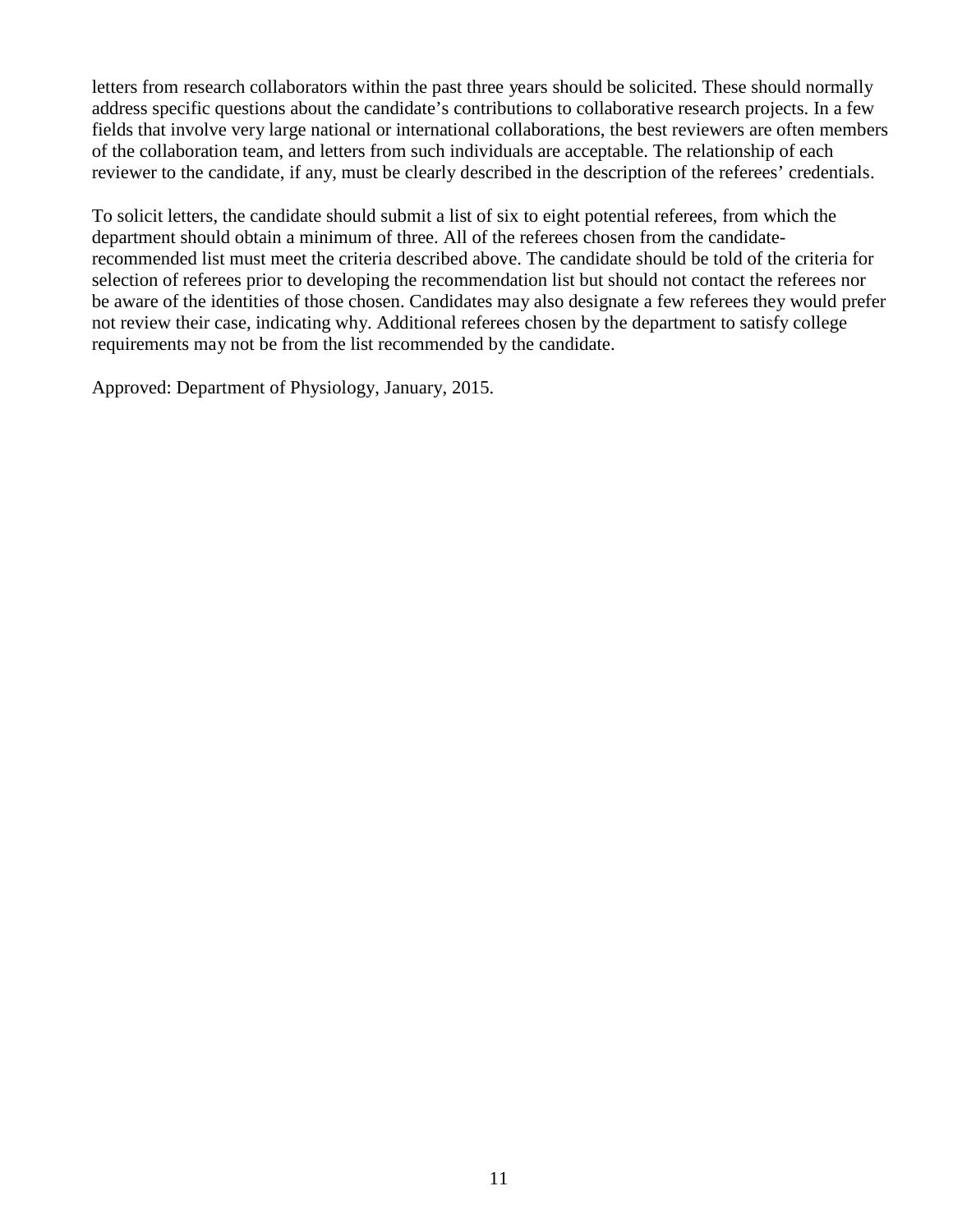#### **Promotion Package Checklist**

The promotion package consists of Form D plus additional items described below. It should consist of the following items in the order specified. RPT candidates are responsible for providing the Department/Unit with pdf files for part IV of Form D (as indicated by the asterisks below), and their CV. The Department/Unit is responsible for reviewing the information provided by the candidate, and for combining this file with those for parts I-III of Form D – thereby creating a *single, searchable,* pdf file.

Form D: http://www.hr.msu.edu/forms/faculty\_forms/FormInfoRRPTPages.htm

\*Items to be provided by candidate.

- $\Box$ 1. Form D-I: the completed cover sheet.
- $\square$ 2. Form D-Ia, Additional Information: A summary of committee votes must be recorded. Units should duplicate the information requested for external review letters.
- $\square$ 3. A list and description of all referees from whom letters were requested, whether or not they provided a review. Items to include: referee name, rank/title; institutional affiliation; brief summary of qualifications (a few lines) , assessment of relationship to candidate, including Potential Conflicts of Interest; and who the referee was recommended by. If the reviewer did not provide a letter, describe the reasons if known. Do not include full vitas, web pages, or other bulky information about the referees.
- $\Box$ 4. Form D-II, Summary Information: For the summary ratings, the comparison group is faculty at AAU Research 1 universities at the same career stage. Excellent ratings should be given in only truly exceptional cases. Assignment of time should accurately reflect the candidate's situation. The cover letter from the chair or director (see #5) and the cover letter from the dean **substitute**  for the summary statements in this section. Type "See attached letter" in D-II, part 1.
- $\square$ 5. A cover letter from the chair or director describing the case and providing a detailed analysis of it. This letter should not simply list factual information but should provide a reasoned discussion of why the candidate meets the criteria for promotion or reappointment and why it is in the best interests of the university to make the reappointment or promotion. *It should fully address all significant weaknesses in the case as well as strengths and should not be a reprise of the material in other sections.* The evaluation should also position the candidate relative to a cohort of faculty at other AAU Research I universities at the same career stage and in the same field. The evaluation of research should not contain quotes from the external letters. In addition to being reported on Form D-Ia, the letter should also report the vote of the faculty on the issue of the candidate's reappointment, promotion, and/or tenure. The letter should carefully describe the composition and size of the faculty body which voted on this issue and specify the number of faculty who voted for, against, abstained, or were absent in this vote. In addition, if some faculty voted against or abstained in this vote, the letter should explain the concerns raised by these faculty. For candidates with joint appointments, this letter should be prepared and signed by the chairs and directors of all units in which the candidate holds a more than 0% time appointment, and should report the votes of all relevant faculty committees.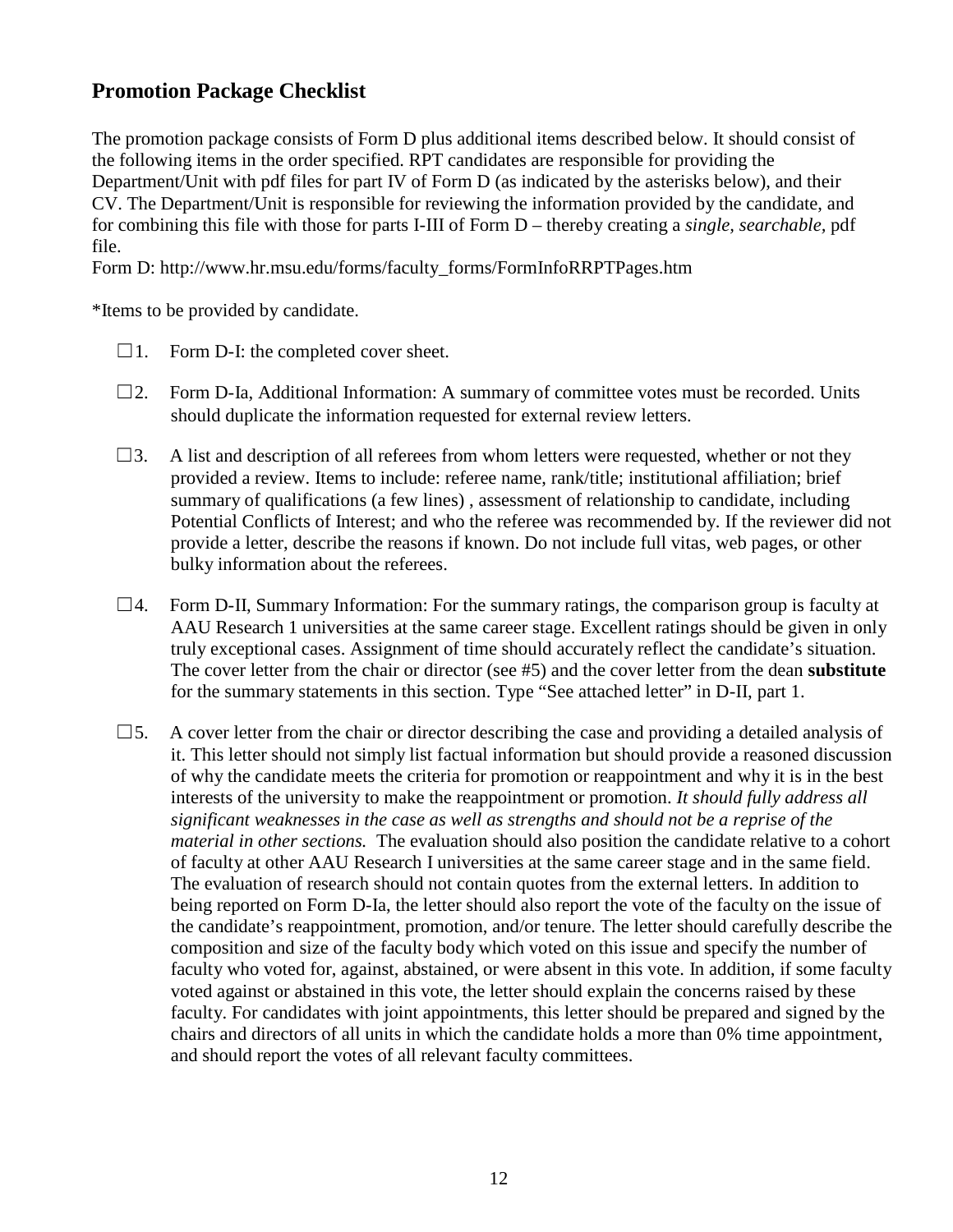- $\square$ 6. Form D-IIIA, Evaluation of Instruction: This should both describe and evaluate the candidate's contributions to instruction and should fully address all aspects of teaching described in the criteria above. Include here an explanation of any *shared* teaching responsibilities. Be sure to precisely describe the nature and the quantity of the candidate's formal teaching responsibilities: which courses did the candidate teach, at which time(s), what was the nature of the course (e.g. lecture, seminar discussion, or lab), and what was their level of responsibility (e.g. were they solely responsible or did they share responsibility with others)? The narrative should include a 1 to 2 page evaluation of the candidate's teaching documentation, including
	- a. an evaluation of the SIRS scores (or equivalent), including an analysis of student comments, and a comparative evaluation to (the same or comparable) courses taught by others,
	- b. a summary analysis of peer classroom observations,
	- c. an evaluation of the candidate's "Teaching Portfolio"
	- d. a description of the process by which the teaching evaluation was performed, including who did the evaluations and when.

Numerical SIRS (or equivalent) data should be compiled by the Unit/Department, and appended to the candidate's contribution in Form D-IVA, "Instructional Data". To facilitate the evaluation of this data, a comparison should be made to either student evaluation data from the same course or other courses of approximately the same level and student audience, but taught by other faculty members. This comparative information should be included in the summary worksheet described in item 9 below.

- ☐7. Form D-IIIB, Evaluation of Research and Creative Activities: This should both describe and evaluate the impact of the candidate's research. It should address all aspects of research described in the criteria above, and should cite evidence to justify the evaluation provided. It should not contain quotes from the external letters.
- $\square$ 8. Form D-IIIC, Evaluation of Service: This should address all aspects of service and leadership described in the criteria above.
- $\square$ 9. Form D-IIID, Additional Reporting: (If any.)
- ☐10. \*Form D-IVA item 1, Instructional Data Table: Under "Number of Sections Taught", list the number of classroom, discussion, or laboratory hours that the candidate was personally responsible for based on a standard 15-week semester. For example, for a course which meets 3 hours per week and the candidate was solely responsible, list 45, whereas if responsibility was shared equally with two other colleagues, list 15, etc. *Do not* report classroom, discussion, or laboratory hours taught independently by teaching assistants, even if the candidate is the class coordinator*.* Under "Number of Students", list only the students registered in the classroom, discussion, or laboratory section(s) taught personally by the candidate. *Do not list reading or research, or guest lectures in courses in this table.* Reading or research course supervision should be included and described in item 3, "Academic Advising", and guest lectures should be listed in item 2, along with other "Non-Credit Instruction".
- ☐11. Numerical SIRS data should be compiled by the Unit/Department, and the *RPT Numerical Student Evaluation Summaries* worksheet (see below) should be appended here. Copies of the SIRS summary forms for individual courses should be kept on file in the Department, and should not be included in this packet.
- $\Box$ 12. \*Form D-IVB, Research and Creative Activities: For all publications and presentations, the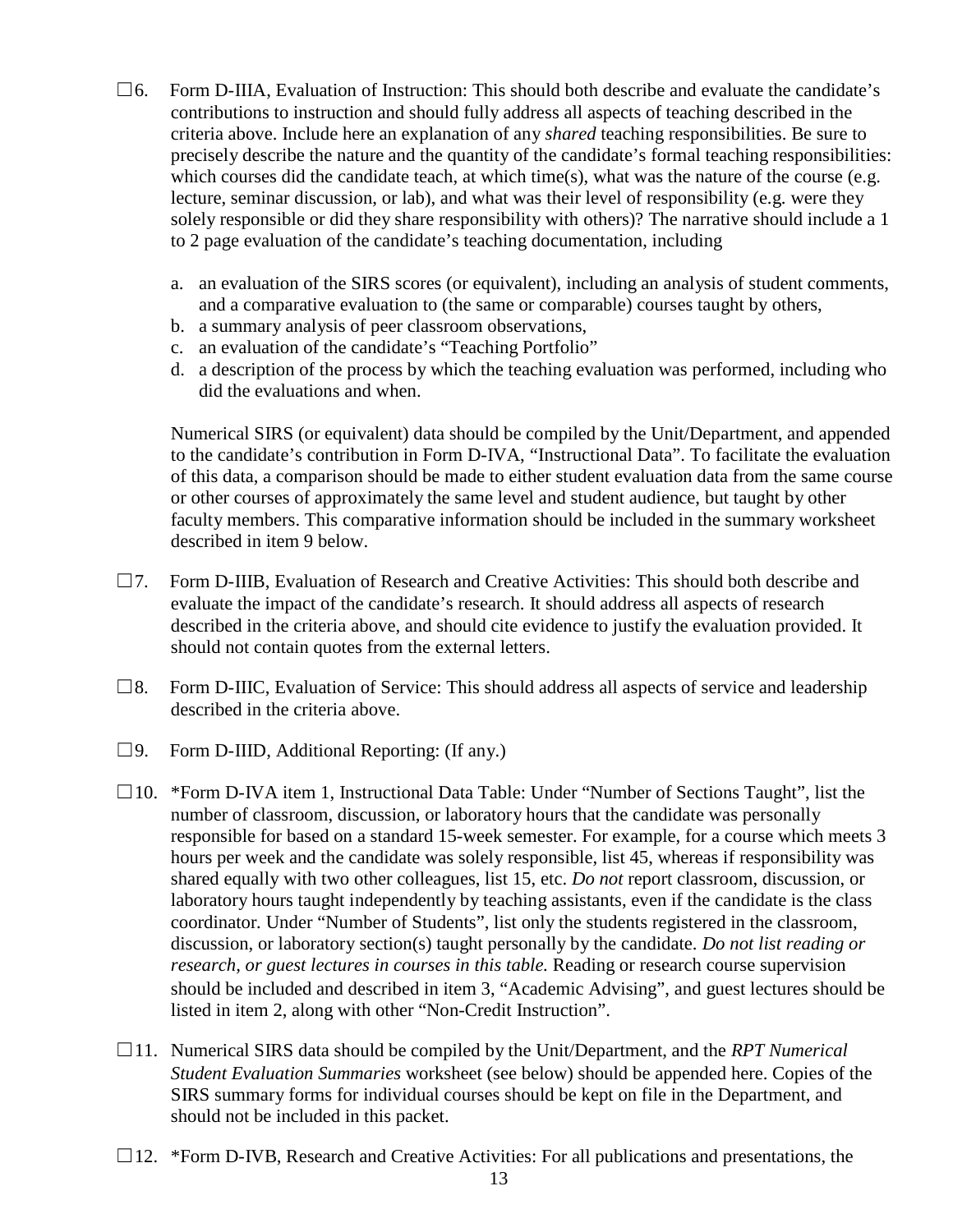complete authorship in published order, the title, journal or venue of publication, date, and pages should be included. Note that an asterisk should be used to indicate peer-reviewed activity, and the lead author of a multi-authored work should be underlined. Indicate work done in collaboration with PhD or postdoctoral advisors by placing the title in *italics*. Highlight in **boldface** the titles of those publications arising from "the reporting period", that is work at MSU since the last RPT action (or, in the case of reappointment cases, since hire at MSU).

Research/Creative works (part 1 of Form D-IVB) would normally include only the following

- a. "Books"
- b. "Articles", which includes all journal publications reporting original research.
- c. "Book Chapters", which includes any published contributions to edited volumes, other than conference proceedings (see "e" below).
- d. "Reviews", which include reviews, commentary, or perspective articles appearing in a serial publication. Note that peer reviews provided for journals or other publications are not to be listed here, but should be included in service (Form D-IVC).
- e. "Papers and Presentations from Learned Professional Organizations and Societies", which includes *published* conference proceedings.

All conference presentations (whether they correspond to a published contribution to proceedings or not), as well as seminars and colloquia presented at universities, should be included under "Other Evidence of Research/Creative Activity" (part 4 of From D-IVB). Any work reported that does not clearly fit one of the categories described above should be identified, and the nature of the scholarship and the extent of peer review explained.

- ☐13. \*A list of all the candidate's funded grants (using the *Funded Grants Only* worksheet below) including the following in order: title, principal investigator, all co-principal investigators (unless prohibitively many), awarding agency, effective dates, total amount awarded, *total amount awarded to the candidate*, whether these amounts include indirect costs or not, and *the nature of the candidate's participation in the grant if not P.I*.
- $\Box$ 14. \*Form D-IVC, Service: Include factual information related to disciplinary and institutional leadership and service.
- $\Box$ 15. \*Form D-IVD, Additional Reporting: (If any.)
- $\Box$ 16. \*Form D-IVE, Grant Proposals: List ALL grant proposals submitted during the reporting period.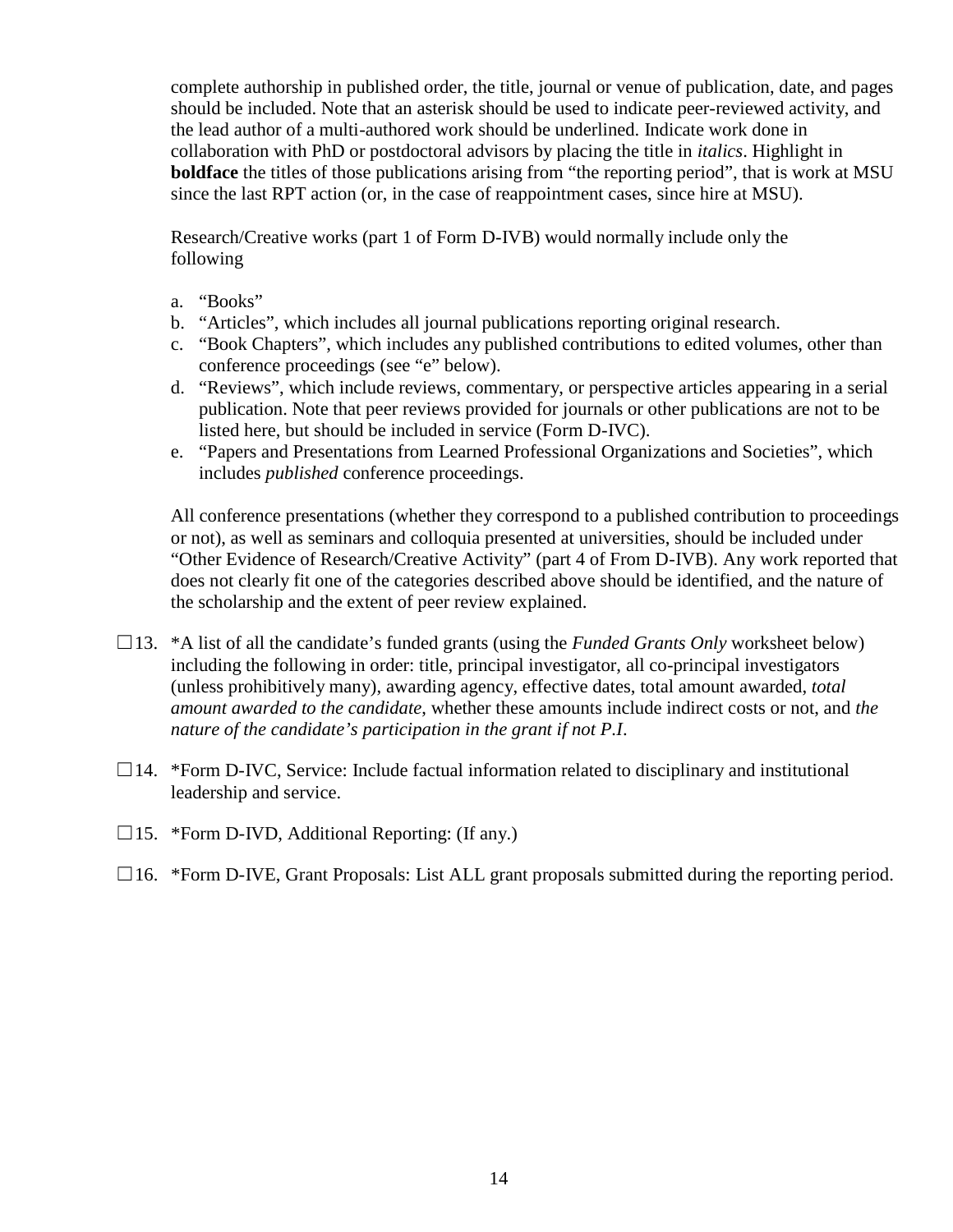- $\Box$ 17. \*A narrative (reflective essay) of no more than 4 pages in length (12 point type) written by the candidate describing the research program, including research directions and objectives and their significance, research contributions and their significance, contributions to collaborative research, future research directions and objectives and their significance, plans for maintaining external funding, and contributions to disciplinary leadership.
- $\Box$ 18. \*A narrative (reflective essay) of no more than 2 pages in length (12 point type) written by the candidate describing the candidate's teaching philosophy, contributions to undergraduate and graduate instruction, activities in support of improving as a teacher, plans for the future, and other contributions to the instructional, advising, and other student-related missions.
- $\Box$ 19. \*The candidate's Curriculum Vitae: The CV should contain a full record of educational background, employment history, honors, publications, contributed presentations, invited presentations, service and leadership activities, graduate students and post-docs supervised including placement, and external funding.
- $\square$ 20. External Review Letters (must be on letterhead and signed).
- $\square$ 21. Copies of recent chair's/director's annual performance evaluations of the candidate, in particular be sure to include those since:
	- the last P&T action for assistant professors being considered for tenure,
	- the initial tenure system appointment for those who have a probationary end date (i.e. assistant professors in their first appointment or associate professors appointed without tenure), or
	- the previous five years for associate professors being considered for promotion to (full) professor.
- $\square$ 22. Third Year Review Letter: For third year reappointments of assistant professors, include a draft of the chair's/director's performance evaluation letter to the candidate including a description and evaluation of the performance in the areas of research, teaching/student engagement, and service/leadership. For candidates with joint appointments, these letters should be prepared and signed by the chairs and directors of all units in which the candidate holds a more than 0% time appointment.
- $\square$ 23. Teaching Portfolio and Evaluation: Include an electronic copy of the teaching portfolio, and of the department's evaluation/analysis of the candidate's portfolio.
- $\square$ 24. The package should not contain copies of papers, abstracts, grant proposals, course descriptions, or other lengthy items not explicitly requested.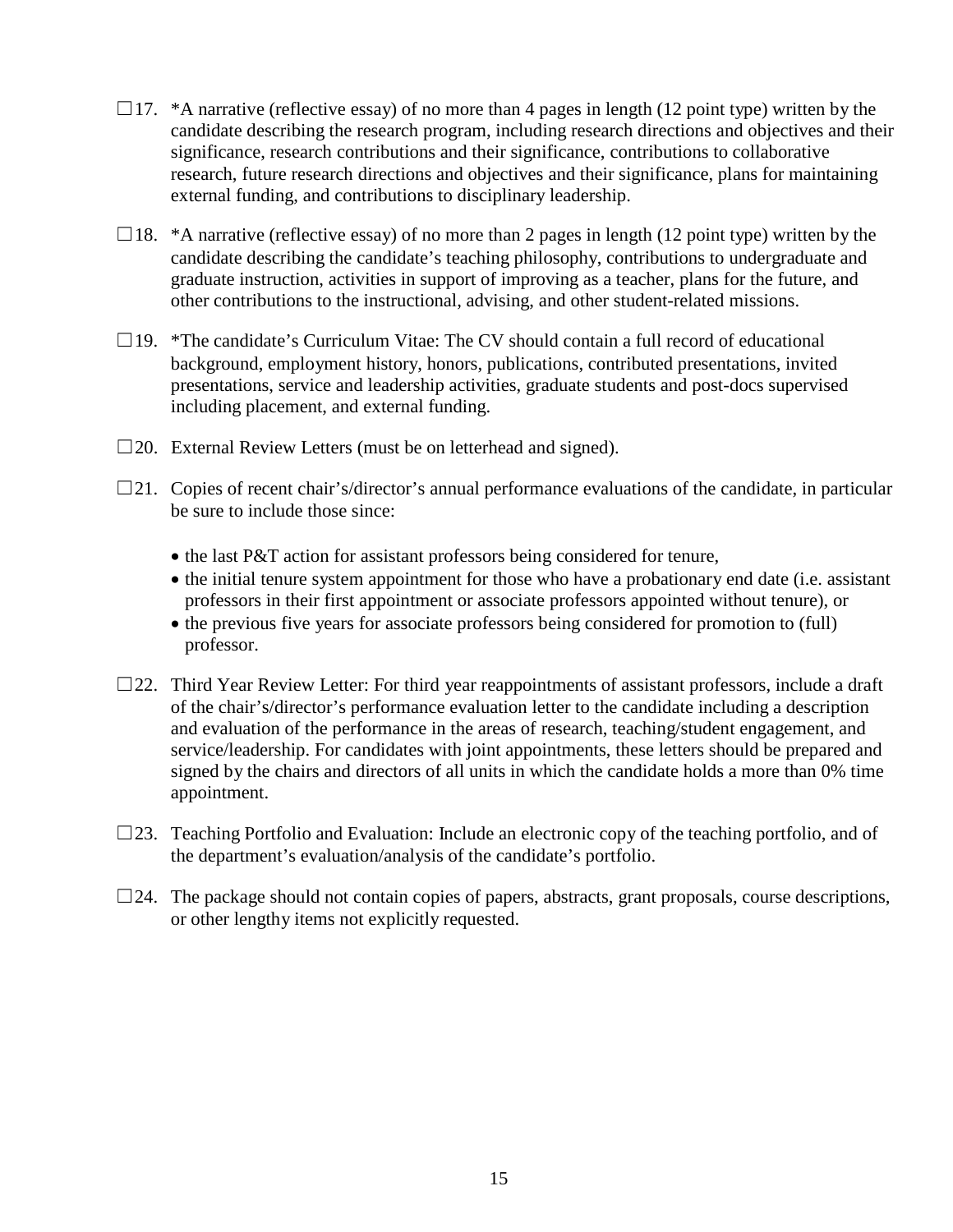# Record of Funded Grants Only

| Title | Principal<br>Investigator | Co-Principal<br>Investigators | Awarding<br>Agency | Effective<br>Dates | <b>Total Amount</b><br>Awarded<br>Including<br><b>Indirect Costs</b> | <b>Total Amount</b><br>Awarded to<br>Candidate<br>Including<br><b>Indirect Costs</b> | Indirect<br>Cost<br>Rate | Nature of<br>Candidate's<br>Participation<br>(if not P.I.) |
|-------|---------------------------|-------------------------------|--------------------|--------------------|----------------------------------------------------------------------|--------------------------------------------------------------------------------------|--------------------------|------------------------------------------------------------|
|       |                           |                               |                    |                    |                                                                      |                                                                                      |                          |                                                            |
|       |                           |                               |                    |                    |                                                                      |                                                                                      |                          |                                                            |
|       |                           |                               |                    |                    |                                                                      |                                                                                      |                          |                                                            |
|       |                           |                               |                    |                    |                                                                      |                                                                                      |                          |                                                            |
|       |                           |                               |                    |                    |                                                                      |                                                                                      |                          |                                                            |

\*A list of all the candidate's funded grants, including the following in order: title, principal investigator, all co-principal investigators (unless prohibitively many), awarding agency, effective dates, total amount awarded, *total amount awarded to the candidate*, whether these amounts include indirect costs or not, and *the nature of the candidate's participation in the grant if not P.I*.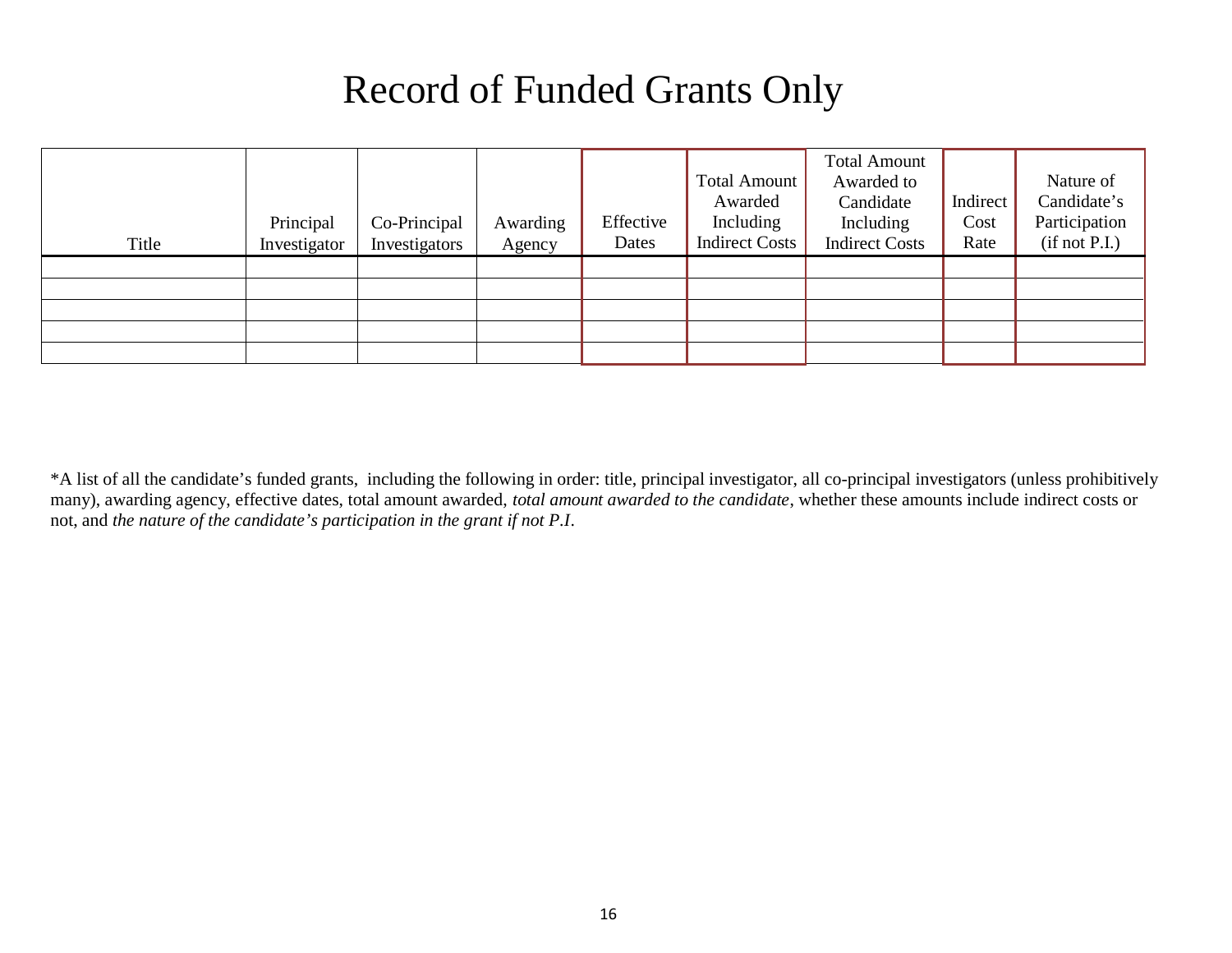# **Student Evaluation Summaries**

| <b>Semester</b><br>and Year | Course<br><b>Number</b> | Course<br><b>Enrollment</b> | <b>Number</b><br>of Student<br><b>Responses</b> | Instructor<br>Involvement<br>(average of SIRS<br>items $1-4$ ) | <b>Student</b><br>Interest<br>(average of SIRS<br>items 5-8) | <b>Student-Instructor</b><br>Interaction<br>(average of SIRS<br>items 9-12) | Course<br><b>Demands</b><br>(average of SIRS<br>items 13-16) | Course<br>Organization<br>(average of SIRS<br>items 17-20) |
|-----------------------------|-------------------------|-----------------------------|-------------------------------------------------|----------------------------------------------------------------|--------------------------------------------------------------|-----------------------------------------------------------------------------|--------------------------------------------------------------|------------------------------------------------------------|
|                             |                         |                             |                                                 |                                                                |                                                              |                                                                             |                                                              |                                                            |
|                             | <b>COMP</b>             |                             |                                                 |                                                                |                                                              |                                                                             |                                                              |                                                            |
|                             |                         |                             |                                                 |                                                                |                                                              |                                                                             |                                                              |                                                            |
|                             | <b>COMP</b>             |                             |                                                 |                                                                |                                                              |                                                                             |                                                              |                                                            |
|                             |                         |                             |                                                 |                                                                |                                                              |                                                                             |                                                              |                                                            |
|                             | <b>COMP</b>             |                             |                                                 |                                                                |                                                              |                                                                             |                                                              |                                                            |
|                             |                         |                             |                                                 |                                                                |                                                              |                                                                             |                                                              |                                                            |
|                             | <b>COMP</b>             |                             |                                                 |                                                                |                                                              |                                                                             |                                                              |                                                            |
|                             |                         |                             |                                                 |                                                                |                                                              |                                                                             |                                                              |                                                            |
|                             | <b>COMP</b>             |                             |                                                 |                                                                |                                                              |                                                                             |                                                              |                                                            |
|                             |                         |                             |                                                 |                                                                |                                                              |                                                                             |                                                              |                                                            |
|                             | <b>COMP</b>             |                             |                                                 |                                                                |                                                              |                                                                             |                                                              |                                                            |
|                             |                         |                             |                                                 |                                                                |                                                              |                                                                             |                                                              |                                                            |
|                             | <b>COMP</b>             |                             |                                                 |                                                                |                                                              |                                                                             |                                                              |                                                            |
|                             |                         |                             |                                                 |                                                                |                                                              |                                                                             |                                                              |                                                            |
|                             | <b>COMP</b>             |                             |                                                 |                                                                |                                                              |                                                                             |                                                              |                                                            |
|                             |                         |                             |                                                 |                                                                |                                                              |                                                                             |                                                              |                                                            |
|                             | <b>COMP</b>             |                             |                                                 |                                                                |                                                              |                                                                             |                                                              |                                                            |

For each course taught, list semester and year, course number, number of student responses, and average SIRS (or equivalent) scores (1.0-5.0, with lower numbers = better) in each of the categories listed, along with corresponding average scores in comparable ("COMP", either same course taught by other instructors, or courses at same level and with a comparable audience) courses immediately below. **If department-specific evaluations are used, provide appropriate average scores corresponding to categories listed above and rescale to SIRS 1.0-5.0 scale.**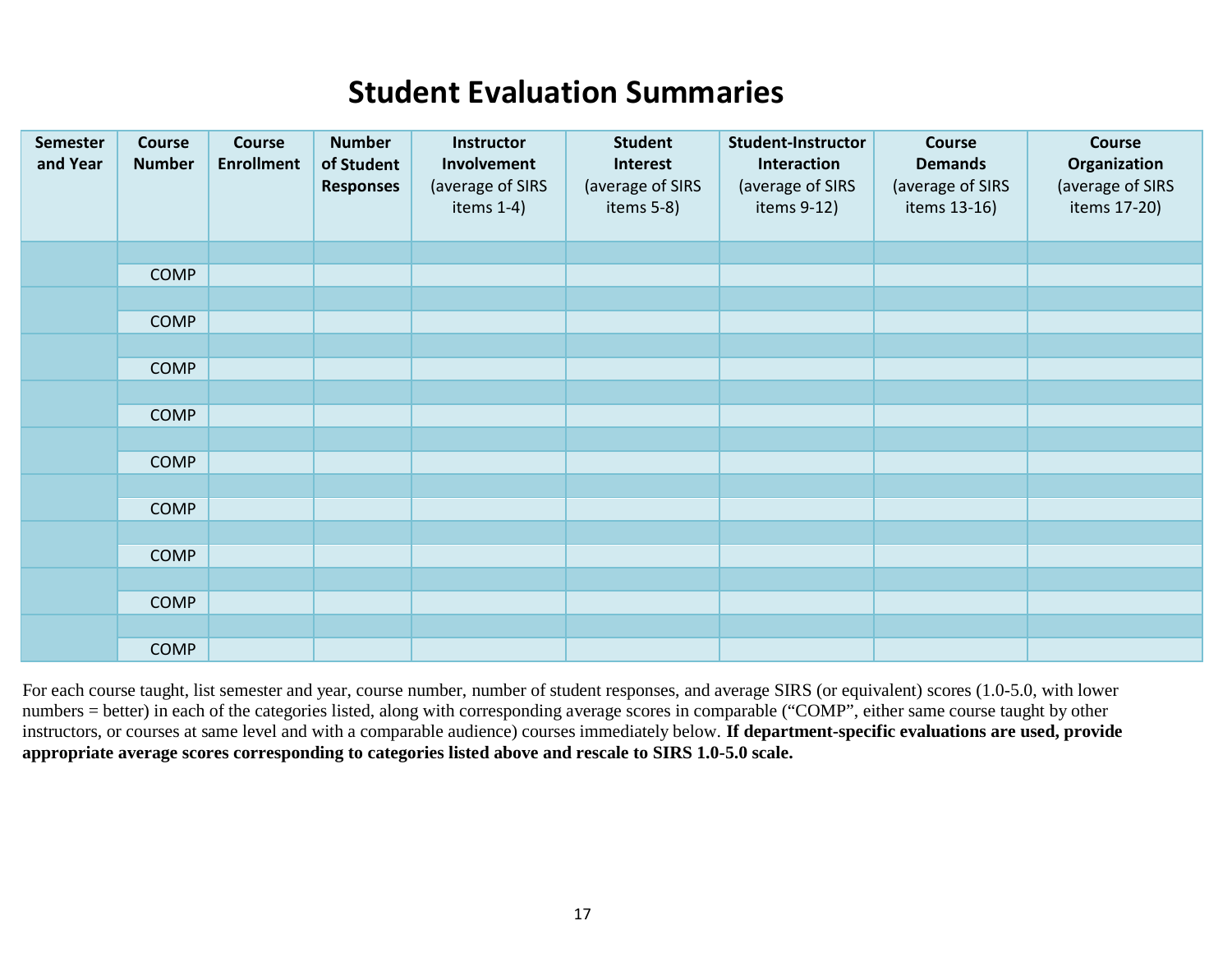## **MSU Guidelines for Extending or Delaying the Assistant Professor RPT Review Process**

Under normal circumstances tenure system assistant professors must be reviewed for reappointment in year three and for tenure and promotion to associate professor in year six of their appointment. In each case, reappointment, promotion, and tenure (RPT) review materials are due in the respective Dean's Office by mid-January of the candidate's review year. There are two separate procedures by which the RPT review of a faculty member can be postponed with respect to this standard schedule: "Stopping the Tenure Clock" and a "Delay in Reappointment Decision".

**I.** *Stopping the Tenure Clock* entails an extension of the usual assistant professor probationary period, beyond the traditional six years. The extension postpones reappointment review or tenure and promotion review, as appropriate in the extended probationary period of the candidate.

- Stopping the tenure clock is automatic *if an extension is requested when a child under the age of six enters the household* (either through birth or through adoption, for either or both parents who are MSU tenure system faculty members), or in cases in which a faculty member has taken a leave of absence with or without pay (for at least one semester), has a change of appointment to 50% time or less (for one year), has immigration/visa status that does not permit the award of tenure, or when an extension is recommended as an outcome of a hearing and/or appeal conducted pursuant to the Faculty Grievance Policy.
	- o In cases where the extension is automatic, the faculty member should make the request for an extension in writing as soon as possible. The request should be relayed by the department chair to the dean's office, which will forward it to the Office of the Provost.
- Extensions of the tenure clock for other reasons are rare, and are generally granted only if serious constraints *outside the control of the candidate* prevent a fair and appropriate tenure review on the usual schedule. It is also expected that the request for an extension will be made as soon a possible after the constraint arises and, unless there are extenuating circumstances, extensions requested after the January of the year *preceding* the tenure review year will not be approved.
	- o In cases where the request is not automatic, the request needs to be made by the faculty member, reviewed by the appropriate departmental peer review committee, and endorsed by the department chair. If the request is endorsed by the chair, the material described in the policy *[Implementation Practices](http://www.hr.msu.edu/documents/facacadhandbooks/facultyhandbook/implementation.htm) (Stopping [the Tenure](http://www.hr.msu.edu/documents/facacadhandbooks/facultyhandbook/implementation.htm) Clock)* should be submitted to the dean's office. If the Dean endorses the request, it will be submitted to the Office of the Provost for review.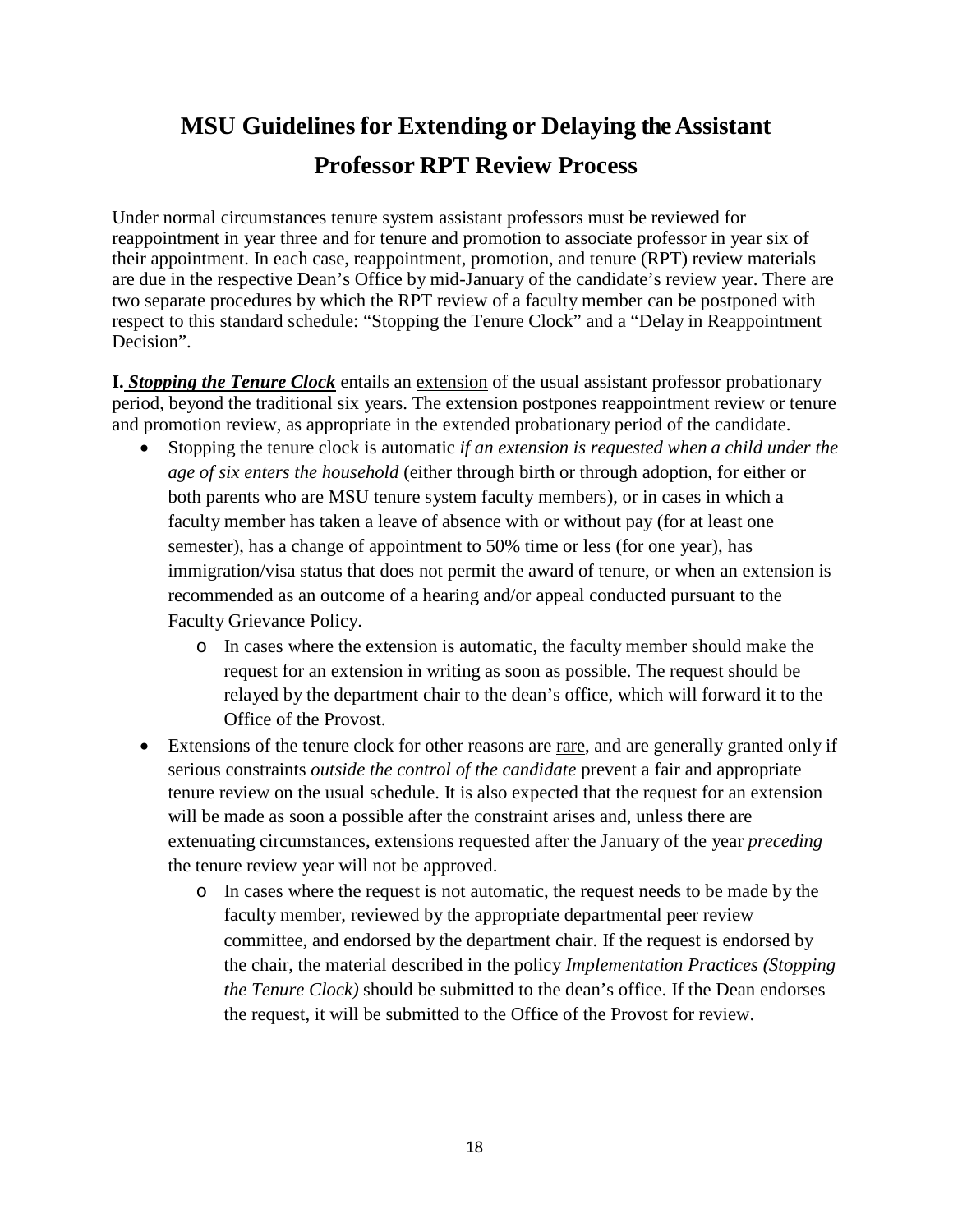**II.** *Delay* postpones the reappointment, promotion, or tenure decision approximately 8 months, until the fall of year 4 (for reappointment) or of year 7 (in the case of tenure and promotion) *without extending the probationary period*. A delay is intended for a situation in which extra information – e.g. publication of manuscripts or a decision on grant funding – would have an impact on the review decision. Note that while the delay allows for additional information to be considered by external referees, the department, and the college, *the final RPT decision by the University will not be made until December of the candidate's terminal appointment year, and the time of the termination of the appointment is not extended*. Therefore, if the decision is not favorable, the candidate would have only one semester left of MSU employment.

To request a delay, the candidate must submit a letter to the chair by Sept. 1 of their normally scheduled review year (*i.e.* typically year 3 in the case of reappointment and year 6 in the case of tenure and promotion), asking for the delay and giving justification for it. The request should detail how the added time would allow for the inclusion of additional important evidence in the consideration of his/her case.

If the chair agrees with the request to delay, he/she must assemble by Sept.  $15<sup>th</sup>$  (of the normally scheduled review year) a packet including the following components to be submitted to the Dean of the College of Natural Science:

- 1. A statement of why the additional published papers and/or funded grants would be sufficient for tenure, if the current record is not. The statement should address the following questions:
	- a. How does the new work connect to the overall directions of the candidate's program?
	- b. What are the scientific significance and the status of the additional publications or grants? Why do these additional items position the candidate among the leaders in his/her field and career cohort?
	- c. Why is additional time required? Is there a fatal problem with the candidate's research direction, their ability to get work done, or lab management – conditions that would make it difficult to succeed in accomplishing the necessary work during the delay, or in the future?
	- d. Will the candidate succeed, scientifically, if tenure is granted?

The statement must also describe precisely what the candidate needs to accomplish during the delay to achieve tenure and promotion, and explain why he/she is likely to accomplish it.

- 2. A description and analysis of the importance of prior publications. In particular, if there have been any publication gaps, the statement should address them.
- 3. A description and analysis of the candidate's external funding record, addressing any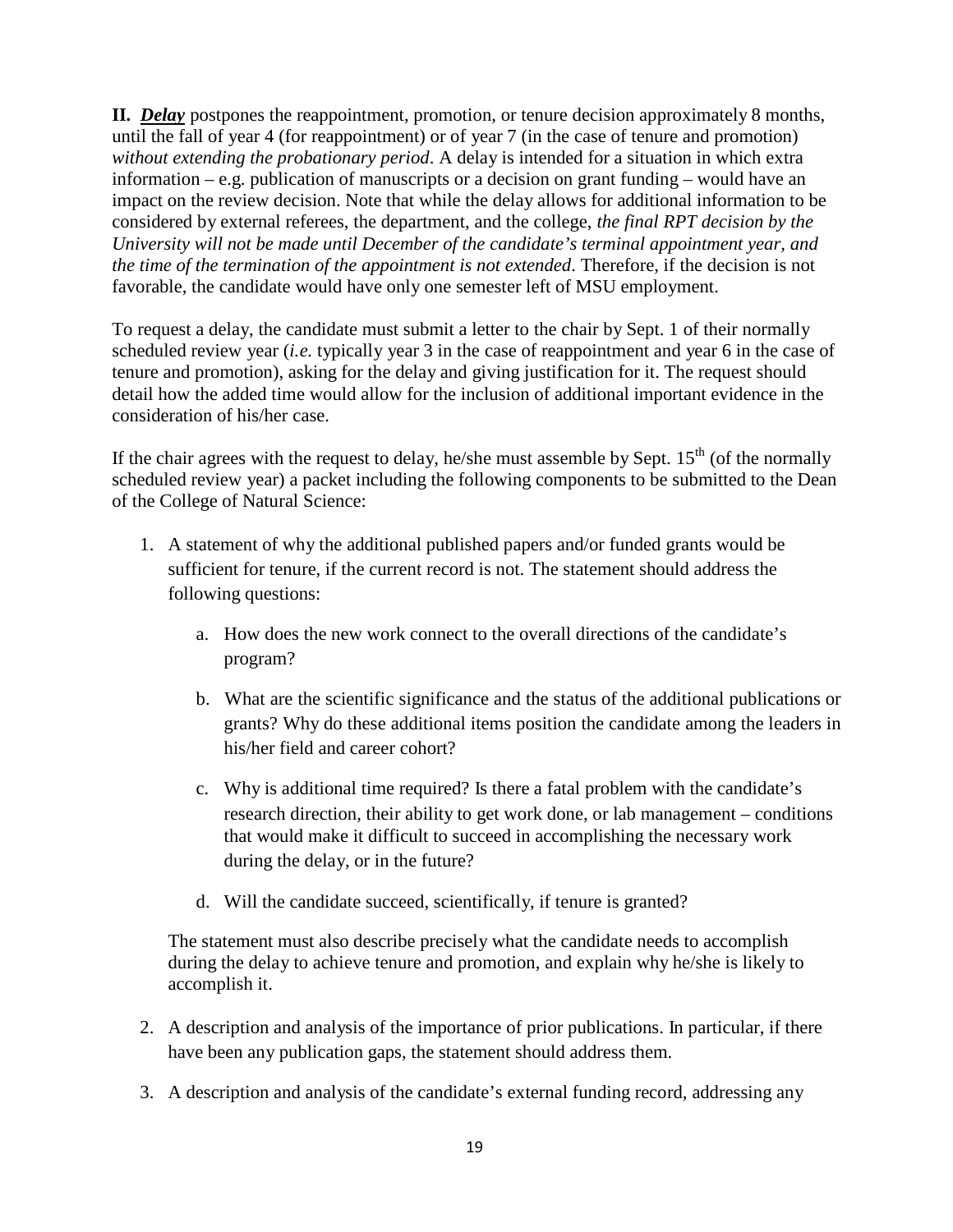funding deficiencies that are present.

- 4. A description of the candidate's teaching assignments and performance while at MSU. A description of the candidate's projected teaching contributions both during the delay and beyond.
- 5. The candidate's vitae.

If the Dean endorses the delay this material will be forwarded to the Office of the Provost, which makes the final decision. If a delay is granted, the department must submit Form D (and supporting documentation) to the dean's office by the following Sept. 1, at the beginning of the candidate's terminal probationary appointment year.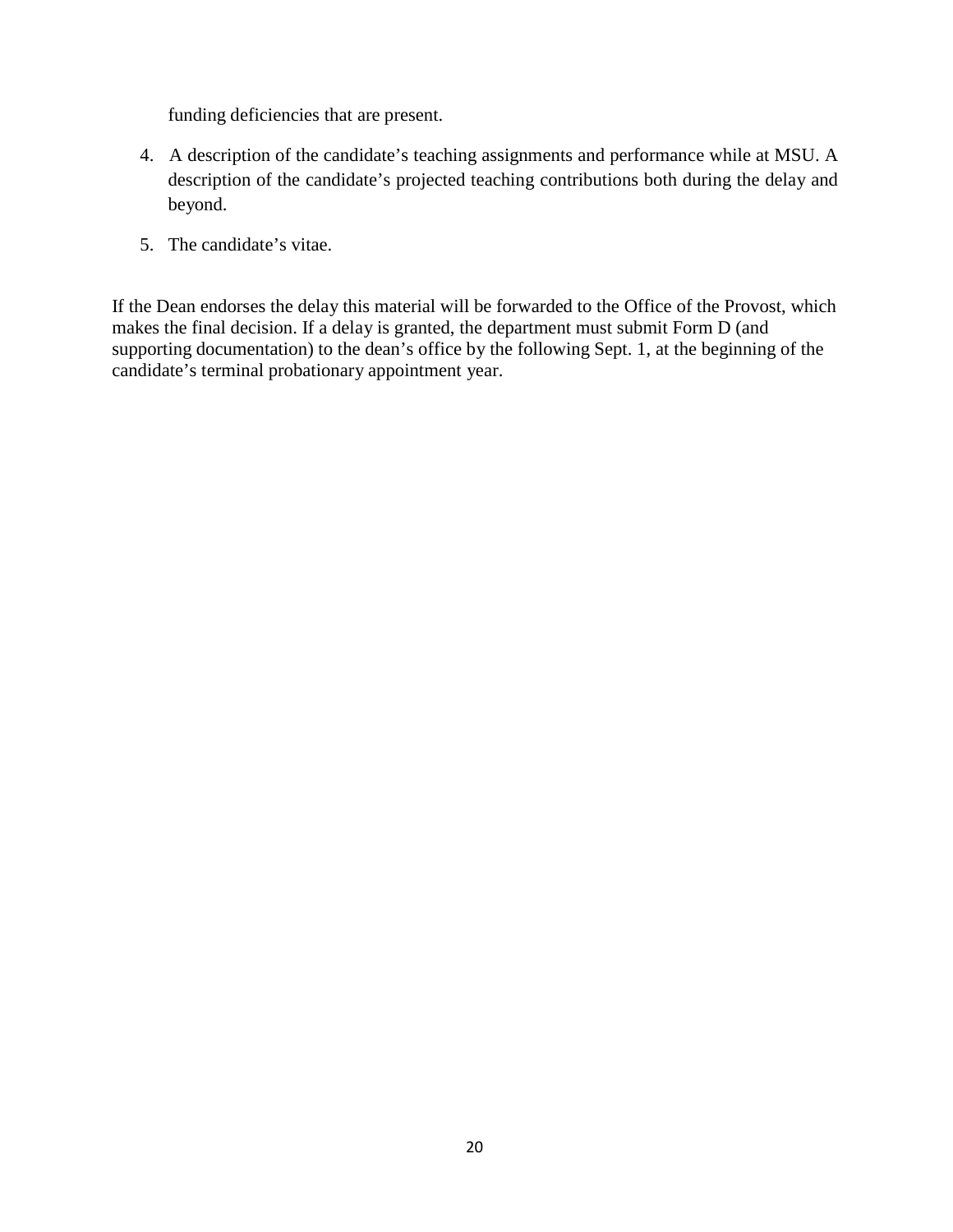## **RPT Teaching Portfolio Assessment Tool1**

| Faculty                                                                                                                                                                                                                                                                              | Rank                                                                                                 |  |  |  |  |
|--------------------------------------------------------------------------------------------------------------------------------------------------------------------------------------------------------------------------------------------------------------------------------------|------------------------------------------------------------------------------------------------------|--|--|--|--|
| Date                                                                                                                                                                                                                                                                                 | Assessment Performed by                                                                              |  |  |  |  |
| RPT Teaching Portfolio Content: A <i>syllabus</i> and a <i>representative assessment tool</i> (e.g. quiz or homework assignments) from three<br>separate courses (fewer, if less than three courses have been taught); up to <i>three one-page summaries of examples of teaching</i> |                                                                                                      |  |  |  |  |
| excellence; a summary list of contributions to the teaching culture.                                                                                                                                                                                                                 |                                                                                                      |  |  |  |  |
|                                                                                                                                                                                                                                                                                      |                                                                                                      |  |  |  |  |
|                                                                                                                                                                                                                                                                                      |                                                                                                      |  |  |  |  |
| Required Syllabus Elements <sup>2</sup> : (check if present in all syllabi)                                                                                                                                                                                                          |                                                                                                      |  |  |  |  |
| □ Statement of Course Goals/Objectives                                                                                                                                                                                                                                               | Activity/Assignment/Exam Calendar                                                                    |  |  |  |  |
| Instructor Contact Information/Office Hours                                                                                                                                                                                                                                          | <b>Statement of Attendance Policy</b>                                                                |  |  |  |  |
| <b>Grading Criteria</b>                                                                                                                                                                                                                                                              | Required/Recommended Course Materials                                                                |  |  |  |  |
| Required Proctoring Arrangements (for online courses)                                                                                                                                                                                                                                |                                                                                                      |  |  |  |  |
|                                                                                                                                                                                                                                                                                      | Instructional Design: Alianment with course goals/objectives, progression of topics, content, pasing |  |  |  |  |

**Instructional Design:** *Alignment with course goals/objectives, progression of topics, content, pacing, frequency of feedback, and use of multiple modes of instruction to accommodate students with a diversity of strengths.* 

| $\Box$ Unsatisfactory    | □ Needs Improvement      | $\square$ Good             | $\Box$ Excellent                                       |
|--------------------------|--------------------------|----------------------------|--------------------------------------------------------|
| Course design            | Course design poorly     | Course design well aligned | All "Good" criteria, plus                              |
| inconsistent with        | aligned with learning    | with learning objectives,  | innovative course content or                           |
| learning objectives,     | objectives, infrequent   | frequent student feedback, | design promoting a high level                          |
| little student feedback, | student feedback, or     | content and pacing         | of student performance,                                |
| or content, pacing, or   | content, pacing, or      | appropriate, and a variety | which fosters student                                  |
| instructional strategies | instructional strategies | of effective instructional | learning, and enables student<br>intellectual or skill |
| inappropriate.           | inadequate.              | strategies employed.       | development.                                           |
|                          |                          |                            |                                                        |
| Comments:                |                          |                            |                                                        |
|                          |                          |                            |                                                        |
|                          |                          |                            |                                                        |
|                          |                          |                            |                                                        |
|                          |                          |                            |                                                        |
|                          |                          |                            |                                                        |
|                          |                          |                            |                                                        |
|                          |                          |                            |                                                        |

**Examples of Teaching Excellence:** Assess instructional effectiveness of examples, e.g. ability to encourage creativity, higher-order thinking, or collaborative learning, and to require application of learning and skills in relevant or realistic ways, or use of methods informed by instructional scholarship.